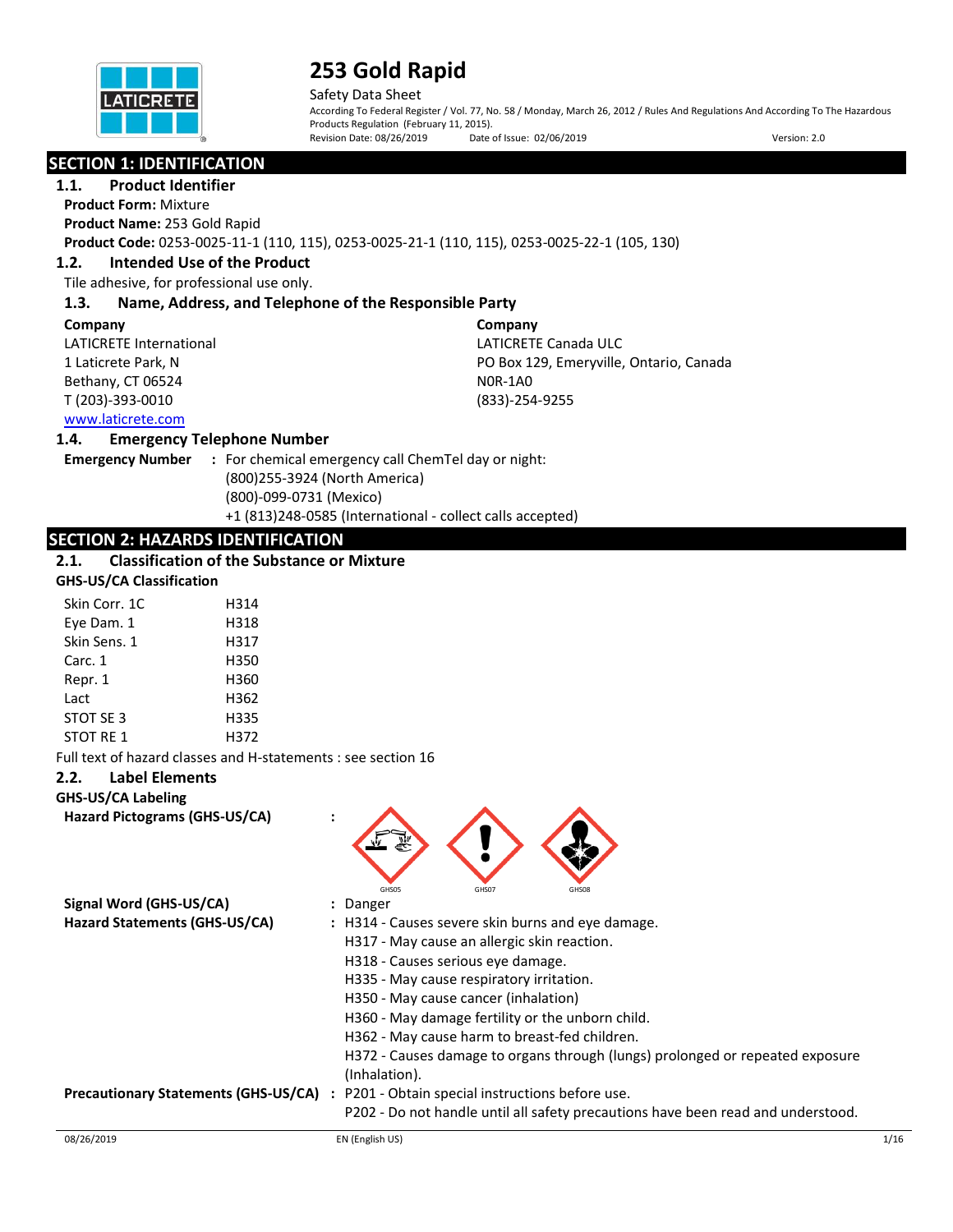Safety Data Sheet According To Federal Register / Vol. 77, No. 58 / Monday, March 26, 2012 / Rules And Regulations And According To The Hazardous Products Regulation (February 11, 2015).

P260 - Do not breathe vapors, mist, or spray.

P263 - Avoid contact during pregnancy/while nursing.

P264 - Wash hands, forearms, and other exposed areas thoroughly after handling.

P270 - Do not eat, drink or smoke when using this product.

P271 - Use only outdoors or in a well-ventilated area.

P272 - Contaminated work clothing should not be allowed out of the workplace.

P280 - Wear protective gloves, protective clothing, and eye protection.

P301+P330+P331 - IF SWALLOWED: Rinse mouth. Do NOT induce vomiting.

P303+P361+P353 - IF ON SKIN (or hair): Take off immediately all contaminated clothing. Rinse skin with water .

P304+P340 - IF INHALED: Remove person to fresh air and keep comfortable for breathing.

P305+P351+P338 - IF IN EYES: Rinse cautiously with water for several minutes. Remove contact lenses, if present and easy to do. Continue rinsing.

P308+P313 - If exposed or concerned: Get medical advice/attention.

P310 - Immediately call a POISON CENTER or doctor.

P314 - Get medical advice/attention if you feel unwell.

P321 - Specific treatment (see section 4 on this SDS).

P333+P313 - If skin irritation or rash occurs: Get medical advice/attention.

P362+P364 - Take off contaminated clothing and wash it before reuse.

P403+P233 - Store in a well-ventilated place. Keep container tightly closed.

P405 - Store locked up.

P501 - Dispose of contents/container in accordance with local, regional, national, territorial, provincial and international regulations.

### **2.3. Other Hazards**

Exposure may aggravate pre-existing eye, skin, or respiratory conditions.

#### **2.4. Unknown Acute Toxicity (GHS-US/CA)**

No data available

### **SECTION 3: COMPOSITION/INFORMATION ON INGREDIENTS**

#### **3.1. Substance**

Not applicable

#### **3.2. Mixture**

| <b>Name</b>                             | <b>Product Identifier</b> | $%$ $*$       | <b>GHS Ingredient Classification</b> |
|-----------------------------------------|---------------------------|---------------|--------------------------------------|
| Quartz                                  | (CAS-No.) 14808-60-7      | $57.8 - 59.7$ | Carc. 1A, H350                       |
|                                         |                           |               | <b>STOT SE 3, H335</b>               |
|                                         |                           |               | <b>STOT RE 1, H372</b>               |
| Cement, portland, chemicals             | (CAS-No.) 65997-15-1      | $12 - 16$     | Skin Irrit. 2, H315                  |
|                                         |                           |               | Eye Dam. 1, H318                     |
|                                         |                           |               | Skin Sens. 1, H317                   |
|                                         |                           |               | <b>STOT SE 3, H335</b>               |
| Calcium oxide                           | (CAS-No.) 1305-78-8       | $8 - 14$      | Skin Irrit. 2, H315                  |
|                                         |                           |               | Eye Dam. 1, H318                     |
|                                         |                           |               | STOT SE 3, H335                      |
|                                         |                           |               | Aquatic Acute 3, H402                |
| Cement, alumina, chemicals              | (CAS-No.) 65997-16-2      | $9.5 - 11.2$  | Eye Irrit. 2A, H319                  |
| Limestone                               | (CAS-No.) 1317-65-3       | $5.4 - 7.3$   | Not classified                       |
| Calcium sulfate                         | (CAS-No.) 7778-18-9       | $2.8 - 3.9$   | Not classified                       |
| Copolymer of vinyl acetate and ethylene | (CAS-No.) Not assigned    | $1 - 5$       | Comb. Dust                           |
| with mineral additives and protective   |                           |               |                                      |
| colloid                                 |                           |               |                                      |
| Acetic acid ethenyl ester, polymer with | (CAS-No.) 26221-27-2      | < 2.4         | Comb. Dust                           |
| ethene and ethenol                      |                           |               |                                      |
| Magnesium oxide (MgO)                   | (CAS-No.) 1309-48-4       | $0.5 - 2$     | Not classified                       |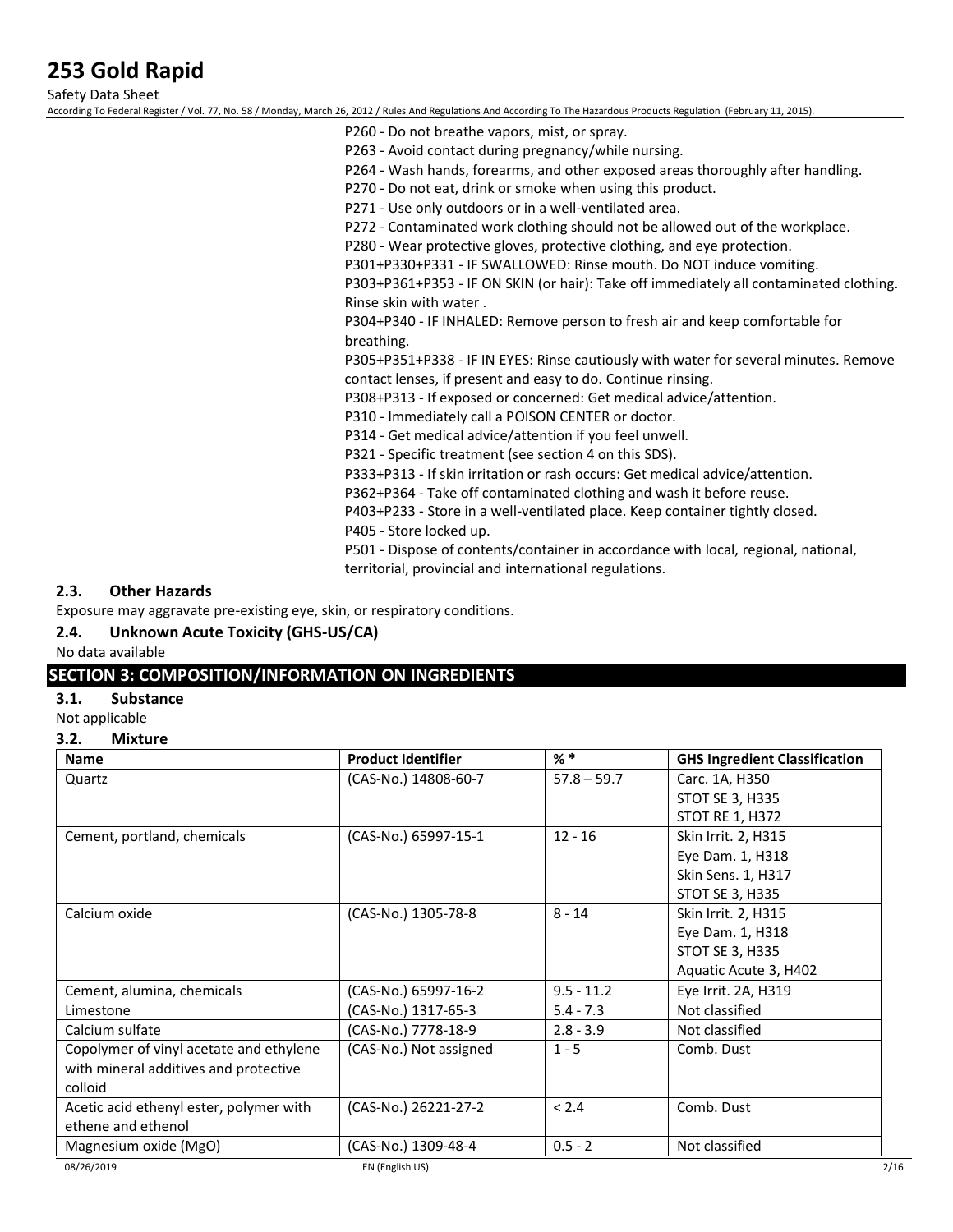Safety Data Sheet

According To Federal Register / Vol. 77, No. 58 / Monday, March 26, 2012 / Rules And Regulations And According To The Hazardous Products Regulation (February 11, 2015).

| Calcium sulfate dihydrate | (CAS-No.) 13397-24-5 | $0.6 - 0.8$ | Not classified                |
|---------------------------|----------------------|-------------|-------------------------------|
| Lithium carbonate         | (CAS-No.) 554-13-2   | $0.4 - 0.7$ | Acute Tox. 4 (Oral), H302     |
|                           |                      |             | Acute Tox. 4                  |
|                           |                      |             | (Inhalation:dust, mist), H332 |
|                           |                      |             | Eye Irrit. 2B, H320           |
|                           |                      |             | Lact, H362                    |
|                           |                      |             | Repr. 1A, H360                |
|                           |                      |             | <b>STOT SE 3, H335</b>        |
|                           |                      |             | <b>STOT SE 1, H370</b>        |
|                           |                      |             | <b>STOT RE 1, H372</b>        |
|                           |                      |             | Aquatic Acute 2, H401         |
|                           |                      |             | Aquatic Chronic 2, H411       |
| Kaolin                    | (CAS-No.) 1332-58-7  | < 0.4       | Not classified                |
| Chromium, ion (Cr6+)      | (CAS-No.) 18540-29-9 | $0.00001 -$ | Skin Sens. 1, H317            |
|                           |                      | 0.00002     | Carc. 1B, H350                |
|                           |                      |             | Aquatic Acute 1, H400         |
|                           |                      |             | Aquatic Chronic 1, H410       |

Full text of H-phrases: see section 16

\*Percentages are listed in weight by weight percentage (w/w%) for liquid and solid ingredients. Gas ingredients are listed in volume by volume percentage (v/v%).

### **SECTION 4: FIRST AID MEASURES**

### **4.1. Description of First-aid Measures**

**General:** Never give anything by mouth to an unconscious person. If you feel unwell, seek medical advice (show the label where possible).

**Inhalation:** Remove to fresh air and keep at rest in a position comfortable for breathing. Using proper respiratory protection, move the exposed person to fresh air at once. Encourage exposed person to cough, spit out, and blow nose to remove dust. Immediately call a poison center, physician, or emergency medical service.

**Skin Contact:** Immediately remove contaminated clothing. Immediately flush skin with plenty of water for at least 30 minutes. Get immediate medical advice/attention.

**Eye Contact:** Immediately rinse with water for at least 30 minutes. Remove contact lenses, if present and easy to do. Continue rinsing. Get immediate medical advice/attention.

**Ingestion:** Rinse mouth. Do NOT induce vomiting. Obtain emergency medical attention.

#### **4.2. Most Important Symptoms and Effects Both Acute and Delayed**

**General:** Causes severe skin burns and eye damage. May cause respiratory irritation. Skin sensitization. Causes damage to organs through prolonged or repeated exposure. May cause cancer. May damage fertility. May damage the unborn child. May cause harm to breast-fed children.

**Inhalation:** May be corrosive to the respiratory tract. Accelerated Silicosis can occur with exposure to high concentrations of respirable crystalline silica over a relatively short period; lung lesions can appear within five years of the initial exposure. The progression can be rapid. Accelerated silicosis is similar to chronic or ordinary silicosis, except that lung lesions appear earlier and the progression is more rapid.

Acute Silicosis can occur with exposures to very high concentrations of respirable crystalline silica over a very short time period, sometimes as short as a few months. The symptoms of acute silicosis include progressive shortness of breath, fever, cough and weight loss. Acute silicosis can be fatal. Dust may be harmful or cause irritation.

**Skin Contact:** May cause an allergic skin reaction. Causes severe irritation which will progress to chemical burns. Redness, pain, swelling, itching, burning, dryness, and dermatitis. Concrete may cause dry skin, discomfort, irritation, severe burns, and dermatitis. Unhardened concrete is capable of causing dermatitis by irritation and allergy. Concrete dust, in association with sweat and friction, can lead to skin irritation and dermatitis. Skin affected by dermatitis may include symptoms such as, redness, itching, rash, scaling, and cracking. Allergic contact dermatitis is caused by sensitization to hexavalent chromium (chromate) present in concrete. The reaction can range from a mild rash to severe skin ulcers.

**Eye Contact:** Causes permanent damage to the cornea, iris, or conjunctiva. Concrete may cause immediate or delayed irritation or inflammation. Eye contact with wet concrete can cause moderate eye irritation, chemical burns and blindness. Eye exposures require immediate first aid and medical attention to prevent significant damage to the eye.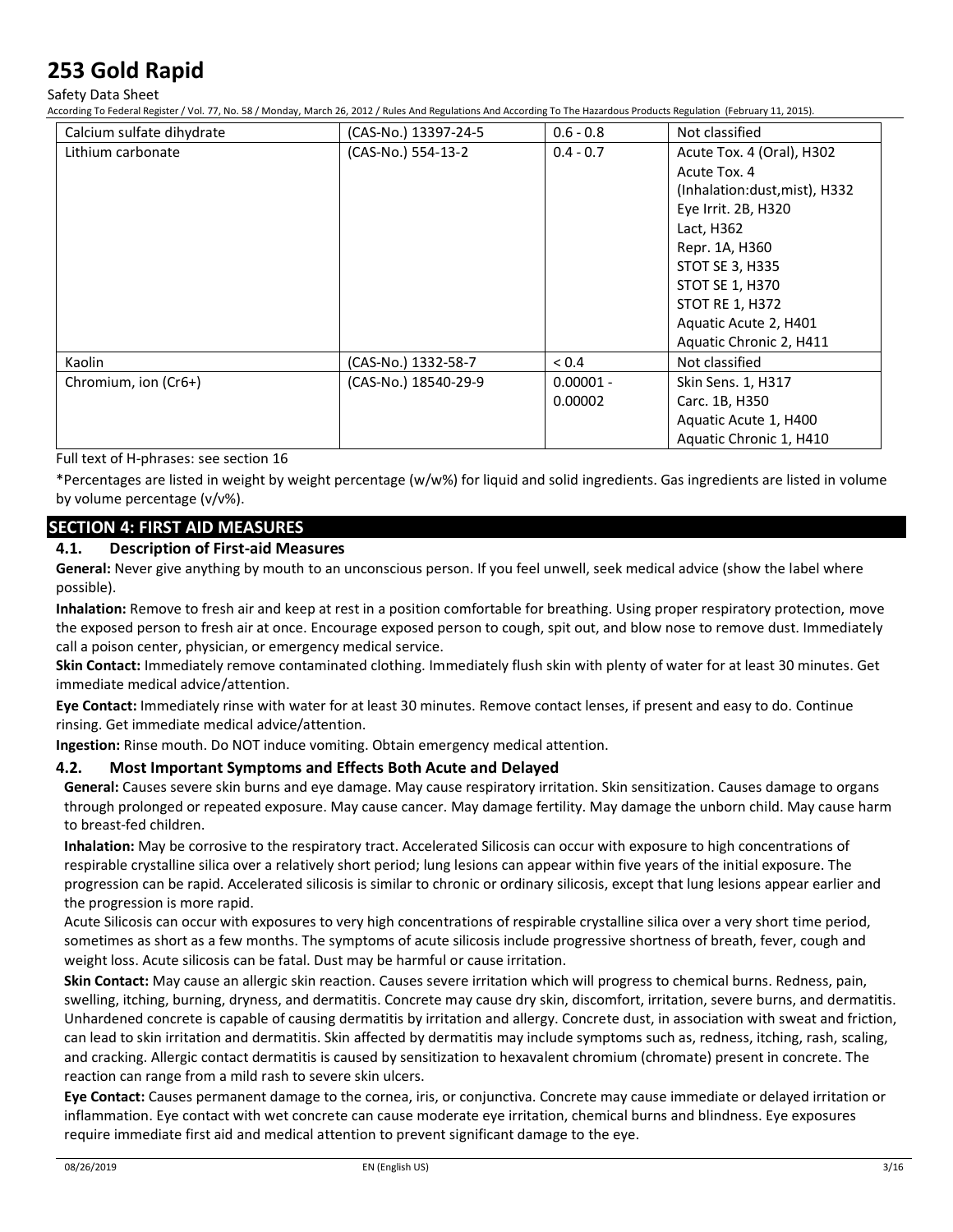#### Safety Data Sheet

According To Federal Register / Vol. 77, No. 58 / Monday, March 26, 2012 / Rules And Regulations And According To The Hazardous Products Regulation (February 11, 2015).

**Ingestion:** May cause burns or irritation of the linings of the mouth, throat, and gastrointestinal tract.

**Chronic Symptoms:** May cause cancer. Causes damage to organs through prolonged or repeated exposure. May damage fertility or the unborn child. Repeated exposure to respirable (airborne) crystalline silica dust will cause lung damage in the form of silicosis. Some studies show that exposure to respirable crystalline silica (without silicosis) or that the disease silicosis may be associated with the increased incidence of several autoimmune disorders such as scleroderma (thickening of the skin), systemic lupus erythematosus, rheumatoid arthritis and diseases affecting the kidneys. Silicosis increases the risk of tuberculosis. Some studies show an increased incidence of chronic kidney disease and end-stage renal disease in workers exposed to respirable crystalline silica.

#### **4.3. Indication of Any Immediate Medical Attention and Special Treatment Needed**

If exposed or concerned, get medical advice and attention. If medical advice is needed, have product container or label at hand.

### **SECTION 5: FIRE-FIGHTING MEASURES**

#### **5.1. Extinguishing Media**

**Suitable Extinguishing Media:** Water spray, fog, carbon dioxide (CO<sub>2</sub>), alcohol-resistant foam, or dry chemical. Use extinguishing media appropriate for surrounding fire.

**Unsuitable Extinguishing Media:** Do not use a heavy water stream. Use of heavy stream of water may spread fire. Reacts with water to form corrosive alkalis.

#### **5.2. Special Hazards Arising From the Substance or Mixture**

**Fire Hazard:** Not considered flammable but may burn at high temperatures.

**Explosion Hazard:** Product is not explosive.

**Reactivity:** Hydrofluoric acid will react with and dissolve glass, and other silica containing material. May react exothermically with water releasing heat. Adding an acid to a base or base to an acid may cause a violent reaction.

#### **5.3. Advice for Firefighters**

**Precautionary Measures Fire:** Exercise caution when fighting any chemical fire.

**Firefighting Instructions:** Use water spray or fog for cooling exposed containers.

**Protection During Firefighting:** Do not enter fire area without proper protective equipment, including respiratory protection.

Hazardous Combustion Products: Carbon oxides (CO, CO<sub>2</sub>). Toxic fumes.

**Other Information:** Do not allow run-off from fire fighting to enter drains or water courses.

#### **Reference to Other Sections**

Refer to Section 9 for flammability properties.

#### **SECTION 6: ACCIDENTAL RELEASE MEASURES**

#### **6.1. Personal Precautions, Protective Equipment and Emergency Procedures**

**General Measures:** Do not breathe dust. Do not get in eyes, on skin, or on clothing. Do not handle until all safety precautions have been read and understood. Avoid generating dust.

#### **6.1.1. For Non-Emergency Personnel**

**Protective Equipment:** Use appropriate personal protective equipment (PPE).

**Emergency Procedures:** Evacuate unnecessary personnel.

#### **6.1.2. For Emergency Personnel**

**Protective Equipment:** Equip cleanup crew with proper protection.

**Emergency Procedures:** Upon arrival at the scene, a first responder is expected to recognize the presence of dangerous goods, protect oneself and the public, secure the area, and call for the assistance of trained personnel as soon as conditions permit. Ventilate area.

#### **6.2. Environmental Precautions**

Prevent entry to sewers and public waters.

#### **6.3. Methods and Materials for Containment and Cleaning Up**

**For Containment:** Contain solid spills with appropriate barriers and prevent migration and entry into sewers or streams. As an immediate precautionary measure, isolate spill or leak area in all directions. Avoid generation of dust during clean-up of spills. **Methods for Cleaning Up:** Clean up spills immediately and dispose of waste safely. Cautiously neutralize spilled solid. Vacuum cleanup is preferred. If sweeping is required use a dust suppressant. Use explosion proof vacuum during cleanup, with appropriate filter. Do not mix with other materials. Contact competent authorities after a spill.

#### **6.4. Reference to Other Sections**

See Section 8 for exposure controls and personal protection and Section 13 for disposal considerations.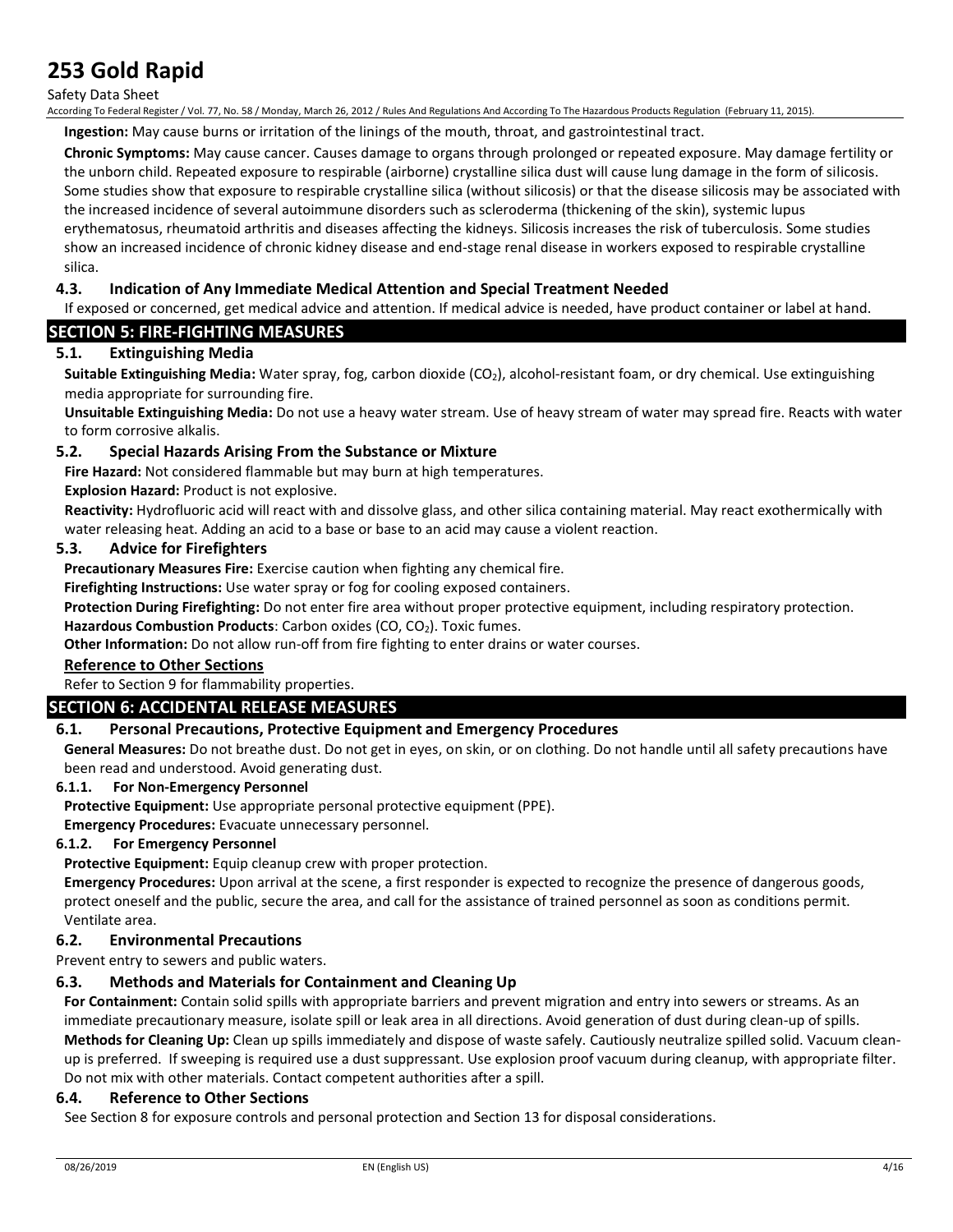Safety Data Sheet

According To Federal Register / Vol. 77, No. 58 / Monday, March 26, 2012 / Rules And Regulations And According To The Hazardous Products Regulation (February 11, 2015).

### **SECTION 7: HANDLING AND STORAGE**

### **7.1. Precautions for Safe Handling**

**Additional Hazards When Processed:** May release corrosive vapors.

**Precautions for Safe Handling:** Do not breathe dust. Do not get in eyes, on skin, or on clothing. Avoid creating or spreading dust. Avoid contact during pregnancy/while nursing. Obtain special instructions before use. Do not handle until all safety precautions have been read and understood. Handle empty containers with care because they may still present a hazard. Wash hands and other exposed areas with mild soap and water before eating, drinking or smoking and when leaving work.

**Hygiene Measures:** Handle in accordance with good industrial hygiene and safety procedures.

#### **7.2. Conditions for Safe Storage, Including Any Incompatibilities**

**Technical Measures:** Avoid creating or spreading dust. Comply with applicable regulations.

**Storage Conditions:** Keep container closed when not in use. Keep/Store away from direct sunlight, extremely high or low temperatures and incompatible materials. Store in original container or corrosive resistant and/or lined container. Store locked up/in a secure area. Store in a dry, cool place.

**Incompatible Materials:** Strong acids, strong bases, strong oxidizers. fluorinated compounds. Ammonia. Ammonium salts. Aluminum.

#### **7.3. Specific End Use(s)**

Tile adhesive, for professional use only.

### **SECTION 8: EXPOSURE CONTROLS/PERSONAL PROTECTION**

### **8.1. Control Parameters**

For substances listed in section 3 that are not listed here, there are no established Exposure limits from the manufacturer, supplier, importer, or the appropriate advisory agency including: ACGIH (TLV), AIHA (WEEL), NIOSH (REL), OSHA (PEL), or Canadian provincial governments.

| Quartz (14808-60-7)                      |                                      |                                                                     |
|------------------------------------------|--------------------------------------|---------------------------------------------------------------------|
| <b>USA ACGIH</b>                         | ACGIH TWA $(mg/m3)$                  | 0.025 mg/m <sup>3</sup> (respirable particulate matter)             |
| <b>USA ACGIH</b>                         | <b>ACGIH chemical category</b>       | A2 - Suspected Human Carcinogen                                     |
| <b>USA OSHA</b>                          | OSHA PEL (TWA) (mg/m <sup>3</sup> )  | 50 $\mu$ g/m <sup>3</sup>                                           |
| <b>USA NIOSH</b>                         | NIOSH REL (TWA) (mg/m <sup>3</sup> ) | 0.05 mg/m <sup>3</sup> (respirable dust)                            |
| <b>USA IDLH</b>                          | US IDLH (mg/m <sup>3</sup> )         | 50 mg/m <sup>3</sup> (respirable dust)                              |
| <b>Alberta</b>                           | OEL TWA (mg/m <sup>3</sup> )         | 0.025 mg/m <sup>3</sup> (respirable particulate)                    |
| <b>British Columbia</b>                  | OEL TWA (mg/m <sup>3</sup> )         | 0.025 mg/m <sup>3</sup> (respirable)                                |
| <b>Manitoba</b>                          | OEL TWA (mg/m <sup>3</sup> )         | 0.025 mg/m <sup>3</sup> (respirable particulate matter)             |
| <b>New Brunswick</b>                     | OEL TWA (mg/m <sup>3</sup> )         | 0.1 mg/m <sup>3</sup> (respirable fraction)                         |
| <b>Newfoundland &amp; Labrador</b>       | OEL TWA (mg/m <sup>3</sup> )         | 0.025 mg/m <sup>3</sup> (respirable particulate matter)             |
| <b>Nova Scotia</b>                       | OEL TWA (mg/m <sup>3</sup> )         | 0.025 mg/m <sup>3</sup> (respirable particulate matter)             |
| <b>Nunavut</b>                           | OEL TWA (mg/m <sup>3</sup> )         | 0.05 mg/m <sup>3</sup> (respirable fraction)                        |
| <b>Northwest Territories</b>             | OEL TWA (mg/m <sup>3</sup> )         | 0.05 mg/m <sup>3</sup> (respirable fraction)                        |
| Ontario                                  | OEL TWA (mg/m <sup>3</sup> )         | 0.1 mg/m <sup>3</sup> (designated substances regulation-respirable) |
| <b>Prince Edward Island</b>              | OEL TWA (mg/m <sup>3</sup> )         | 0.025 mg/m <sup>3</sup> (respirable particulate matter)             |
| Québec                                   | VEMP (mg/m <sup>3</sup> )            | 0.1 mg/m <sup>3</sup> (respirable dust)                             |
| Saskatchewan                             | OEL TWA (mg/m <sup>3</sup> )         | 0.05 mg/m <sup>3</sup> (respirable fraction)                        |
| Yukon                                    | OEL TWA (mg/m <sup>3</sup> )         | 300 particle/mL                                                     |
| Cement, portland, chemicals (65997-15-1) |                                      |                                                                     |
| <b>USA ACGIH</b>                         | ACGIH TWA (mg/m <sup>3</sup> )       | 1 mg/m <sup>3</sup> (particulate matter containing no asbestos and  |
|                                          |                                      | <1% crystalline silica, respirable particulate matter)              |
| <b>USA ACGIH</b>                         | <b>ACGIH chemical category</b>       | Not Classifiable as a Human Carcinogen                              |
| <b>USA OSHA</b>                          | OSHA PEL (TWA) (mg/m <sup>3</sup> )  | 15 mg/m <sup>3</sup> (total dust)                                   |
|                                          |                                      | 5 mg/m <sup>3</sup> (respirable fraction)                           |
| <b>USA NIOSH</b>                         | NIOSH REL (TWA) (mg/m <sup>3</sup> ) | 10 mg/m <sup>3</sup> (total dust)                                   |
|                                          |                                      | 5 mg/m <sup>3</sup> (respirable dust)                               |
| <b>USA IDLH</b>                          | US IDLH $(mg/m3)$                    | 5000 mg/m <sup>3</sup>                                              |
| Alberta                                  | OEL TWA (mg/m <sup>3</sup> )         | $10 \text{ mg/m}^3$                                                 |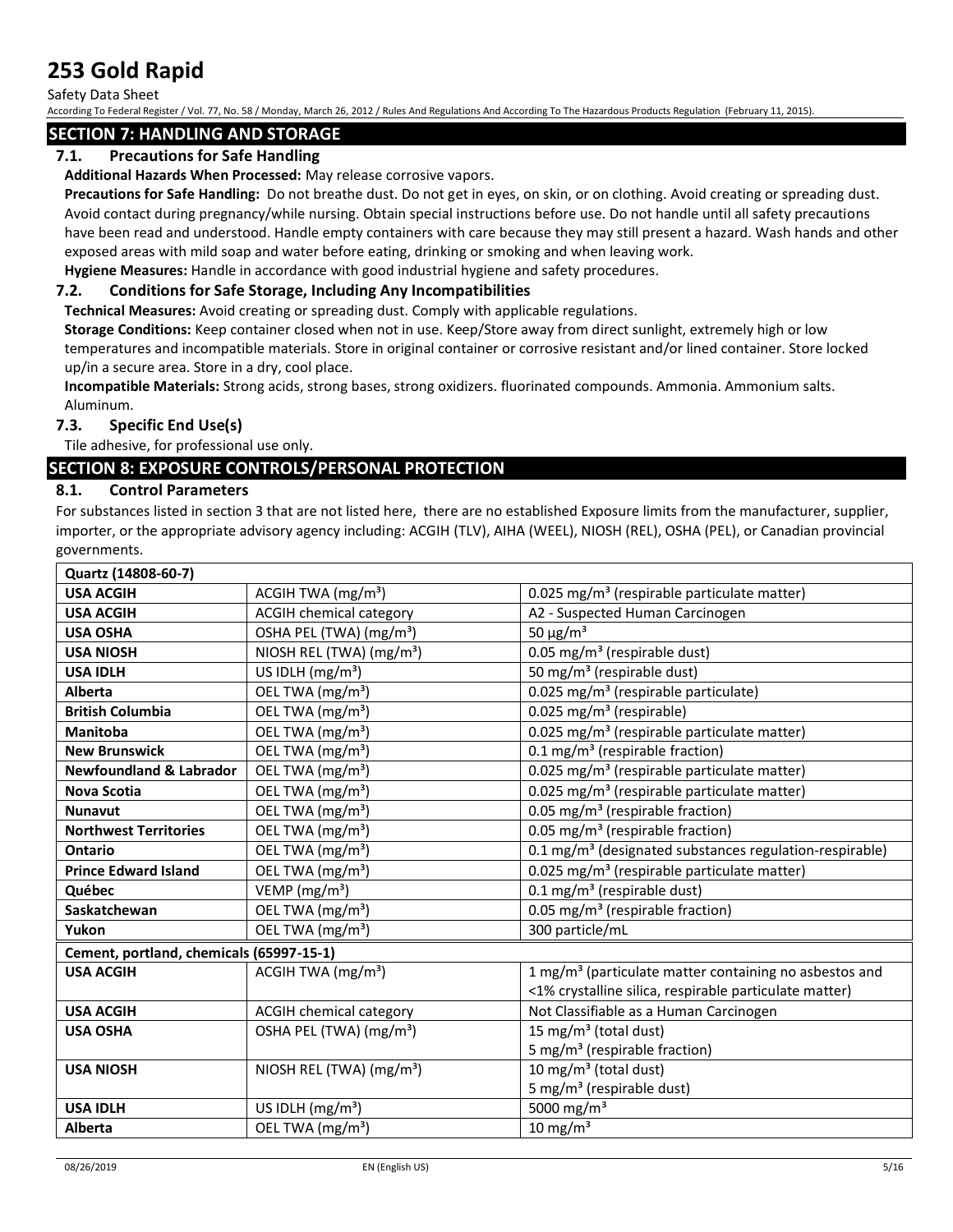Safety Data Sheet

According To Federal Register / Vol. 77, No. 58 / Monday, March 26, 2012 / Rules And Regulations And According To The Hazardous Products Regulation (February 11, 2015).

| <b>British Columbia</b>            | OEL TWA (mg/m <sup>3</sup> )         | 1 mg/m <sup>3</sup> (particulate matter containing no Asbestos and  |
|------------------------------------|--------------------------------------|---------------------------------------------------------------------|
|                                    |                                      | <1% Crystalline silica-respirable particulate)                      |
| Manitoba                           | OEL TWA (mg/m <sup>3</sup> )         | 1 mg/m <sup>3</sup> (particulate matter containing no Asbestos and  |
|                                    |                                      | <1% Crystalline silica-particulate matter, respirable               |
|                                    |                                      | particulate matter)                                                 |
| <b>New Brunswick</b>               | OEL TWA (mg/m <sup>3</sup> )         | 10 mg/m <sup>3</sup> (particulate matter containing no Asbestos and |
|                                    |                                      | <1% Crystalline silica)                                             |
| <b>Newfoundland &amp; Labrador</b> | OEL TWA (mg/m <sup>3</sup> )         | 1 mg/m <sup>3</sup> (particulate matter containing no Asbestos and  |
|                                    |                                      | <1% Crystalline silica-particulate matter, respirable               |
|                                    |                                      | particulate matter)                                                 |
| <b>Nova Scotia</b>                 | OEL TWA (mg/m <sup>3</sup> )         | 1 mg/m <sup>3</sup> (particulate matter containing no Asbestos and  |
|                                    |                                      | <1% Crystalline silica-particulate matter, respirable               |
|                                    |                                      | particulate matter)                                                 |
| <b>Nunavut</b>                     | OEL STEL (mg/m <sup>3</sup> )        | $20 \text{ mg/m}^3$                                                 |
| <b>Nunavut</b>                     | OEL TWA (mg/m <sup>3</sup> )         | $10 \text{ mg/m}^3$                                                 |
| <b>Northwest Territories</b>       | OEL STEL (mg/m <sup>3</sup> )        | $20$ mg/m <sup>3</sup>                                              |
| <b>Northwest Territories</b>       | OEL TWA (mg/m <sup>3</sup> )         | $10 \text{ mg/m}^3$                                                 |
| Ontario                            | OEL TWA (mg/m <sup>3</sup> )         | 1 mg/m <sup>3</sup> (containing no Asbestos and <1% Crystalline     |
|                                    |                                      | silica-respirable)                                                  |
| <b>Prince Edward Island</b>        | OEL TWA (mg/m <sup>3</sup> )         | 1 mg/m <sup>3</sup> (particulate matter containing no Asbestos and  |
|                                    |                                      | <1% Crystalline silica-particulate matter, respirable               |
|                                    |                                      | particulate matter)                                                 |
| Québec                             | VEMP ( $mg/m3$ )                     | 10 mg/m <sup>3</sup> (containing no Asbestos and <1% Crystalline    |
|                                    |                                      | silica-total dust)                                                  |
|                                    |                                      | 5 mg/m <sup>3</sup> (containing no Asbestos and <1% Crystalline     |
|                                    |                                      | silica-respirable dust)                                             |
| Saskatchewan                       | OEL STEL (mg/m <sup>3</sup> )        | 20 mg/m $3$                                                         |
| Saskatchewan                       | OEL TWA (mg/m <sup>3</sup> )         | $10 \text{ mg/m}^3$                                                 |
| Yukon                              | OEL STEL (mg/m <sup>3</sup> )        | 20 mg/m $3$                                                         |
| Yukon                              | OEL TWA (mg/m <sup>3</sup> )         | 30 mppcf<br>$10 \text{ mg/m}^3$                                     |
| Calcium oxide (1305-78-8)          |                                      |                                                                     |
| <b>USA ACGIH</b>                   | ACGIH TWA (mg/m <sup>3</sup> )       | $2 \text{ mg/m}^3$                                                  |
| <b>USA OSHA</b>                    | OSHA PEL (TWA) (mg/m <sup>3</sup> )  | 5 mg/ $m3$                                                          |
| <b>USA NIOSH</b>                   | NIOSH REL (TWA) (mg/m <sup>3</sup> ) | $2 \text{ mg/m}^3$                                                  |
| <b>USA IDLH</b>                    | US IDLH (mg/m <sup>3</sup> )         | $25 \text{ mg/m}^3$                                                 |
| Alberta                            | OEL TWA (mg/m <sup>3</sup> )         | 2 mg/m <sup>3</sup>                                                 |
| <b>British Columbia</b>            | OEL TWA (mg/m <sup>3</sup> )         | 2 mg/m $3$                                                          |
| <b>Manitoba</b>                    | OEL TWA (mg/m <sup>3</sup> )         | 2 mg/m $3$                                                          |
| <b>New Brunswick</b>               | OEL TWA (mg/m <sup>3</sup> )         | 2 mg/m $3$                                                          |
| <b>Newfoundland &amp; Labrador</b> | OEL TWA (mg/m <sup>3</sup> )         | 2 mg/ $m3$                                                          |
| Nova Scotia                        | OEL TWA (mg/m <sup>3</sup> )         | 2 mg/m <sup>3</sup>                                                 |
| Nunavut                            | OEL STEL (mg/m <sup>3</sup> )        | 4 mg/m $3$                                                          |
| <b>Nunavut</b>                     | OEL TWA (mg/m <sup>3</sup> )         | 2 mg/ $m3$                                                          |
| <b>Northwest Territories</b>       | OEL STEL (mg/m <sup>3</sup> )        | 4 mg/m <sup>3</sup>                                                 |
| <b>Northwest Territories</b>       | OEL TWA (mg/m <sup>3</sup> )         | 2 mg/ $m3$                                                          |
| Ontario                            | OEL TWA (mg/m <sup>3</sup> )         | 2 mg/m $3$                                                          |
| <b>Prince Edward Island</b>        | OEL TWA (mg/m <sup>3</sup> )         | 2 mg/m $3$                                                          |
| Québec                             | VEMP ( $mg/m3$ )                     | 2 mg/m $3$                                                          |
| Saskatchewan                       | OEL STEL (mg/m <sup>3</sup> )        | 4 mg/m <sup>3</sup>                                                 |
| Saskatchewan                       | OEL TWA (mg/m <sup>3</sup> )         | 2 mg/ $m3$                                                          |
| Yukon                              | OEL STEL (mg/m <sup>3</sup> )        | 4 mg/m $3$                                                          |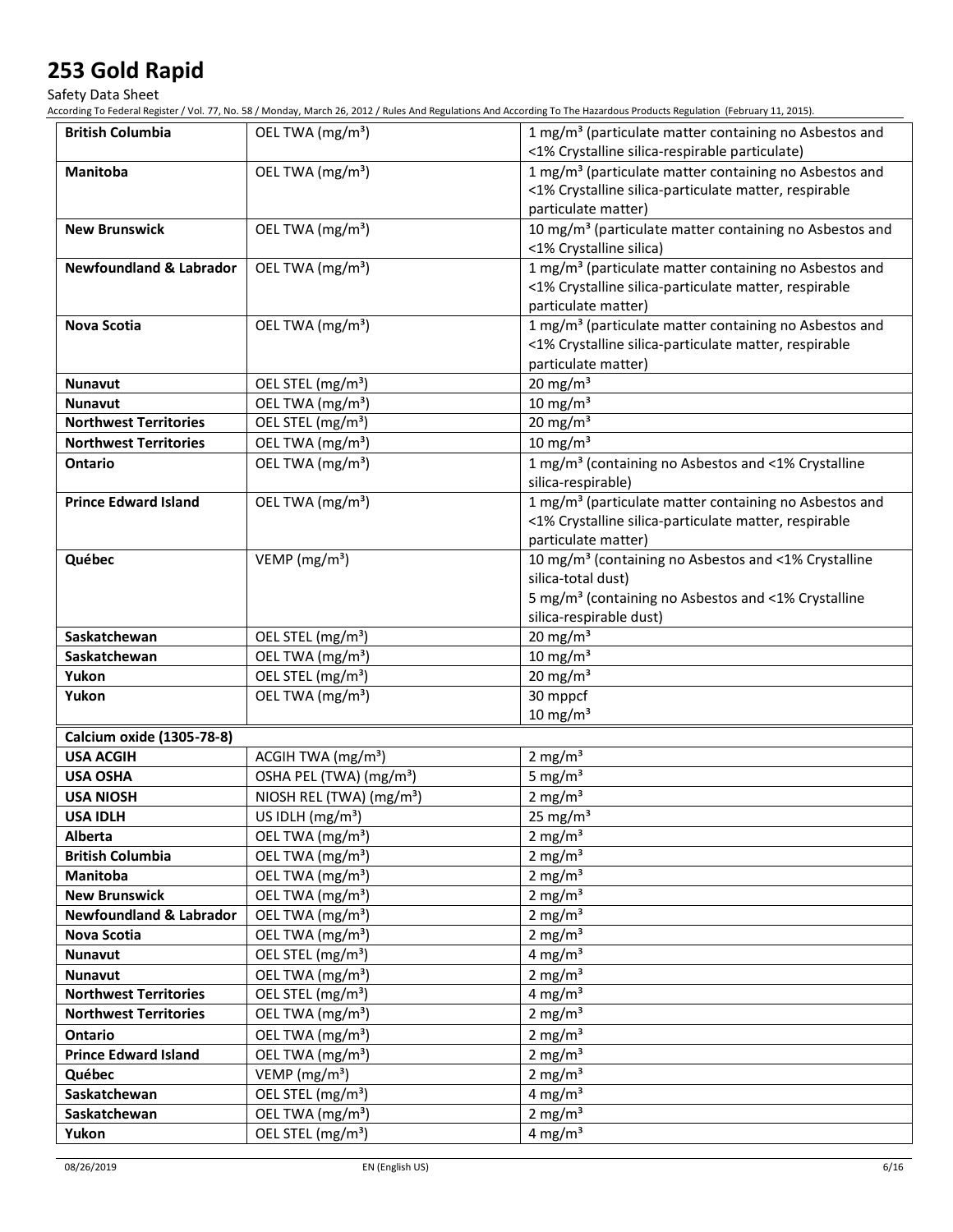Safety Data Sheet

According To Federal Register / Vol. 77, No. 58 / Monday, March 26, 2012 / Rules And Regulations And According To The Hazardous Products Regulation (February 11, 2015).

| Yukon                                  | OEL TWA (mg/m <sup>3</sup> )         | 2 mg/ $m3$                                                          |
|----------------------------------------|--------------------------------------|---------------------------------------------------------------------|
| Magnesium oxide (MgO) (1309-48-4)      |                                      |                                                                     |
| <b>USA ACGIH</b>                       | ACGIH TWA (mg/m <sup>3</sup> )       | 10 mg/m <sup>3</sup> (inhalable particulate matter)                 |
| <b>USA ACGIH</b>                       | <b>ACGIH chemical category</b>       | Not Classifiable as a Human Carcinogen                              |
| <b>USA OSHA</b>                        | OSHA PEL (TWA) (mg/m <sup>3</sup> )  | 15 mg/m <sup>3</sup> (fume, total particulate)                      |
| <b>USA IDLH</b>                        | US IDLH (mg/m <sup>3</sup> )         | 750 mg/m <sup>3</sup> (fume)                                        |
| Alberta                                | OEL TWA (mg/m <sup>3</sup> )         | 10 mg/m <sup>3</sup> (fume)                                         |
| <b>British Columbia</b>                | OEL STEL (mg/m <sup>3</sup> )        | 10 mg/m <sup>3</sup> (respirable dust and fume)                     |
| <b>British Columbia</b>                | OEL TWA (mg/m <sup>3</sup> )         | 10 mg/m <sup>3</sup> (fume, inhalable)                              |
|                                        |                                      | 3 mg/m <sup>3</sup> (respirable dust and fume)                      |
| Manitoba                               | OEL TWA (mg/m <sup>3</sup> )         | 10 mg/m <sup>3</sup> (inhalable particulate matter)                 |
| <b>New Brunswick</b>                   | OEL TWA (mg/m <sup>3</sup> )         | 10 mg/m $3$ (fume)                                                  |
| <b>Newfoundland &amp; Labrador</b>     | OEL TWA (mg/m <sup>3</sup> )         | 10 mg/m <sup>3</sup> (inhalable particulate matter)                 |
| <b>Nova Scotia</b>                     | OEL TWA (mg/m <sup>3</sup> )         | 10 mg/m <sup>3</sup> (inhalable particulate matter)                 |
| <b>Nunavut</b>                         | OEL STEL (mg/m <sup>3</sup> )        | 20 mg/m <sup>3</sup> (inhalable fraction)                           |
| <b>Nunavut</b>                         | OEL TWA (mg/m <sup>3</sup> )         | 10 mg/m <sup>3</sup> (inhalable fraction)                           |
| <b>Northwest Territories</b>           | OEL STEL (mg/m <sup>3</sup> )        | 20 mg/m <sup>3</sup> (inhalable fraction)                           |
| <b>Northwest Territories</b>           | OEL TWA (mg/m <sup>3</sup> )         | 10 mg/m <sup>3</sup> (inhalable fraction)                           |
| <b>Ontario</b>                         | OEL TWA (mg/m <sup>3</sup> )         | 10 mg/m <sup>3</sup> (inhalable)                                    |
| <b>Prince Edward Island</b>            | OEL TWA (mg/m <sup>3</sup> )         | 10 mg/m <sup>3</sup> (inhalable particulate matter)                 |
| Québec                                 | VEMP (mg/m <sup>3</sup> )            | 10 mg/m $3$ (fume)                                                  |
| Saskatchewan                           | OEL STEL (mg/m <sup>3</sup> )        | 20 mg/m <sup>3</sup> (inhalable fraction)                           |
| Saskatchewan                           | OEL TWA (mg/m <sup>3</sup> )         | 10 mg/m <sup>3</sup> (inhalable fraction)                           |
| Yukon                                  | OEL STEL (mg/m <sup>3</sup> )        | 10 mg/m $3$ (fume)                                                  |
| Yukon                                  | OEL TWA (mg/m <sup>3</sup> )         | 10 mg/m $3$ (fume)                                                  |
| Limestone (1317-65-3)                  |                                      |                                                                     |
| <b>USA OSHA</b>                        | OSHA PEL (TWA) (mg/m <sup>3</sup> )  | 15 mg/m <sup>3</sup> (total dust)                                   |
|                                        |                                      | 5 mg/m <sup>3</sup> (respirable fraction)                           |
| <b>USA NIOSH</b>                       | NIOSH REL (TWA) (mg/m <sup>3</sup> ) | 10 mg/m $3$ (total dust)                                            |
|                                        |                                      | 5 mg/m <sup>3</sup> (respirable dust)                               |
| Alberta                                | OEL TWA (mg/m <sup>3</sup> )         | $10 \text{ mg/m}^3$                                                 |
| <b>British Columbia</b>                | OEL STEL (mg/m <sup>3</sup> )        | 20 mg/m $3$ (total)                                                 |
| <b>British Columbia</b>                | OEL TWA (mg/m <sup>3</sup> )         | 10 mg/m <sup>3</sup> (total dust)                                   |
|                                        |                                      | 3 mg/m <sup>3</sup> (respirable fraction)                           |
| <b>New Brunswick</b>                   | OEL TWA (mg/m <sup>3</sup> )         | 10 mg/m <sup>3</sup> (particulate matter containing no Asbestos and |
|                                        |                                      | <1% Crystalline silica)                                             |
| Nunavut                                | OEL STEL (mg/m <sup>3</sup> )        | $20$ mg/m <sup>3</sup>                                              |
| <b>Nunavut</b>                         | OEL TWA (mg/m <sup>3</sup> )         | 10 mg/m $3$                                                         |
| <b>Northwest Territories</b>           | OEL STEL (mg/m <sup>3</sup> )        | 20 mg/m $3$                                                         |
| <b>Northwest Territories</b>           | OEL TWA (mg/m <sup>3</sup> )         | $10 \text{ mg/m}^3$                                                 |
| Québec                                 | VEMP ( $mg/m3$ )                     | 10 mg/m <sup>3</sup> (Limestone, containing no Asbestos and <1%     |
|                                        |                                      | Crystalline silica-total dust)                                      |
| Saskatchewan                           | OEL STEL (mg/m <sup>3</sup> )        | $20 \text{ mg/m}^3$                                                 |
| Saskatchewan                           | OEL TWA (mg/m <sup>3</sup> )         | $10 \text{ mg/m}^3$                                                 |
| Yukon                                  | OEL STEL (mg/m <sup>3</sup> )        | $20$ mg/m <sup>3</sup>                                              |
| Yukon                                  | OEL TWA (mg/m <sup>3</sup> )         | $30$ mppcf                                                          |
|                                        |                                      | $10$ mg/m <sup>3</sup>                                              |
| Chromium, ion (Cr6+) (18540-29-9)      |                                      |                                                                     |
| <b>USA OSHA</b>                        | OSHA PEL (TWA) (mg/m <sup>3</sup> )  | $5 \mu g/m^3$                                                       |
| Calcium sulfate dihydrate (13397-24-5) |                                      |                                                                     |
| <b>USA ACGIH</b>                       | ACGIH TWA (mg/m <sup>3</sup> )       | 10 mg/m <sup>3</sup> (inhalable particulate matter)                 |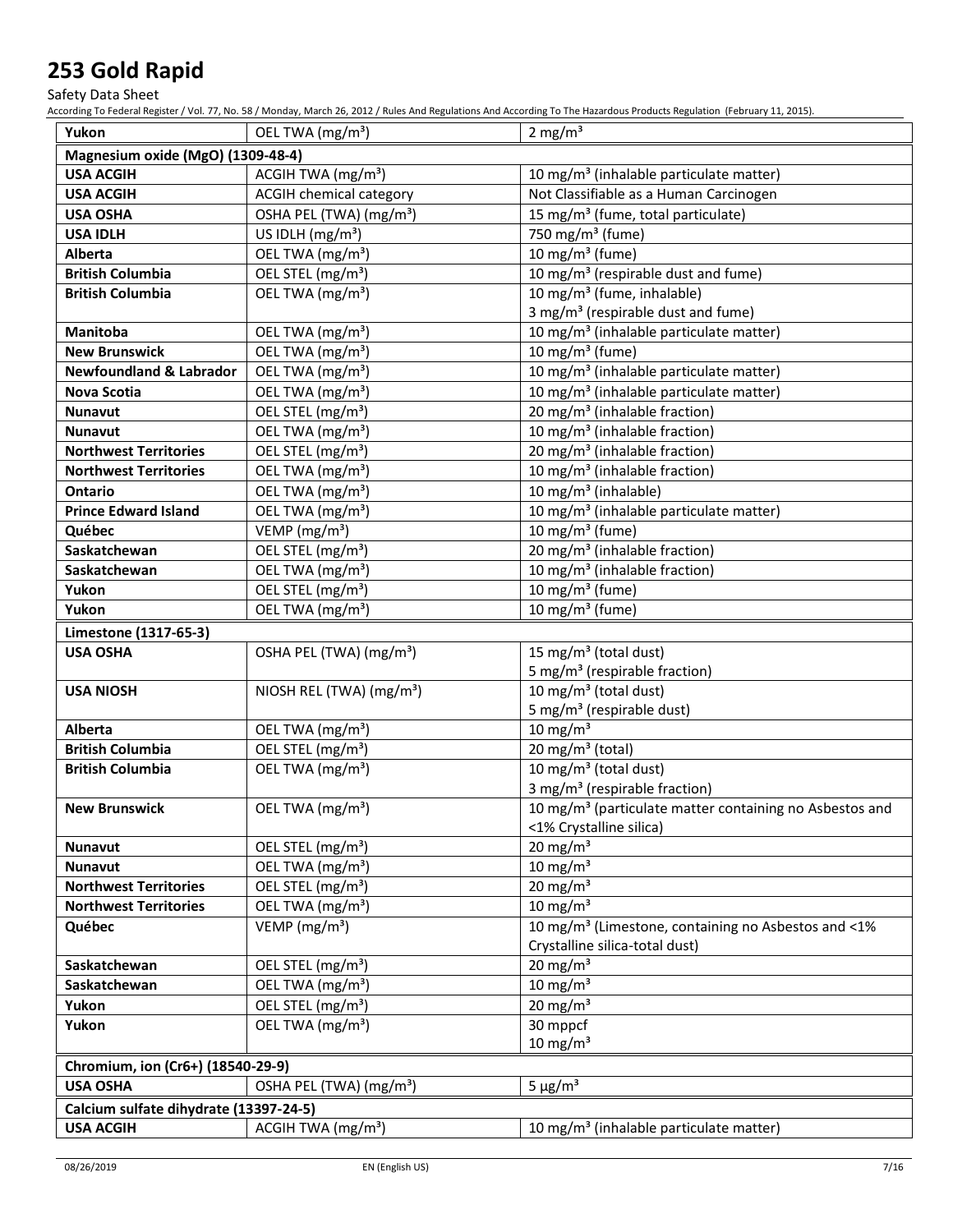Safety Data Sheet

According To Federal Register / Vol. 77, No. 58 / Monday, March 26, 2012 / Rules And Regulations And According To The Hazardous Products Regulation (February 11, 2015).

| <b>USA OSHA</b>                    | OSHA PEL (TWA) (mg/m <sup>3</sup> )  | 15 mg/m <sup>3</sup> (total dust)                                  |
|------------------------------------|--------------------------------------|--------------------------------------------------------------------|
|                                    |                                      | 5 mg/m <sup>3</sup> (respirable fraction)                          |
| <b>USA NIOSH</b>                   | NIOSH REL (TWA) (mg/m <sup>3</sup> ) | 10 mg/m <sup>3</sup> (total dust)                                  |
|                                    |                                      | 5 mg/m <sup>3</sup> (respirable dust)                              |
| <b>Alberta</b>                     | OEL TWA (mg/m <sup>3</sup> )         | $10 \text{ mg/m}^3$                                                |
| <b>British Columbia</b>            | OEL STEL (mg/m <sup>3</sup> )        | 20 mg/m <sup>3</sup> (total)                                       |
| <b>British Columbia</b>            | OEL TWA (mg/m <sup>3</sup> )         | 10 mg/m <sup>3</sup> (total dust)                                  |
|                                    |                                      | 3 mg/m <sup>3</sup> (respirable fraction)                          |
| Manitoba                           | OEL TWA (mg/m <sup>3</sup> )         | 10 mg/m <sup>3</sup> (inhalable particulate matter)                |
| <b>Newfoundland &amp; Labrador</b> | OEL TWA (mg/m <sup>3</sup> )         | 10 mg/m <sup>3</sup> (inhalable particulate matter)                |
| <b>Nova Scotia</b>                 | OEL TWA (mg/m <sup>3</sup> )         | 10 mg/m <sup>3</sup> (inhalable particulate matter)                |
| Ontario                            | OEL TWA (mg/m <sup>3</sup> )         | 10 mg/m <sup>3</sup> (inhalable)                                   |
| <b>Prince Edward Island</b>        | OEL TWA (mg/m <sup>3</sup> )         | 10 mg/m <sup>3</sup> (inhalable particulate matter)                |
| Québec                             | VEMP ( $mg/m3$ )                     | 10 mg/m <sup>3</sup> (containing no Asbestos and <1% Crystalline   |
|                                    |                                      | silica-total dust)                                                 |
|                                    |                                      | 5 mg/m <sup>3</sup> (containing no Asbestos and <1% Crystalline    |
|                                    |                                      | silica-respirable dust)                                            |
| Saskatchewan                       | OEL STEL (mg/m <sup>3</sup> )        | $20$ mg/m <sup>3</sup>                                             |
| Saskatchewan                       | OEL TWA (mg/m <sup>3</sup> )         | $10 \text{ mg/m}^3$                                                |
| Yukon                              | OEL STEL (mg/m <sup>3</sup> )        | $20$ mg/m <sup>3</sup>                                             |
| Yukon                              | OEL TWA (mg/m <sup>3</sup> )         | 30 mppcf                                                           |
|                                    |                                      | $10 \text{ mg/m}^3$                                                |
| Kaolin (1332-58-7)                 |                                      |                                                                    |
| <b>USA ACGIH</b>                   | ACGIH TWA (mg/m <sup>3</sup> )       | 2 mg/m <sup>3</sup> (particulate matter containing no asbestos and |
|                                    |                                      | <1% crystalline silica, respirable particulate matter)             |
| <b>USA ACGIH</b>                   | ACGIH chemical category              | Not Classifiable as a Human Carcinogen                             |
| <b>USA OSHA</b>                    | OSHA PEL (TWA) (mg/m <sup>3</sup> )  | 15 mg/m <sup>3</sup> (total dust)                                  |
|                                    |                                      | 5 mg/m <sup>3</sup> (respirable fraction)                          |
| <b>USA NIOSH</b>                   | NIOSH REL (TWA) (mg/m <sup>3</sup> ) | $\overline{10}$ mg/m <sup>3</sup> (total dust)                     |
|                                    |                                      | 5 mg/m <sup>3</sup> (respirable dust)                              |
| <b>Alberta</b>                     | OEL TWA (mg/m <sup>3</sup> )         | 2 mg/m <sup>3</sup> (respirable)                                   |
| <b>British Columbia</b>            | OEL TWA (mg/m <sup>3</sup> )         | 2 mg/m <sup>3</sup> (particulate matter containing no Asbestos and |
|                                    |                                      | <1% Crystalline silica-respirable particulate)                     |
| <b>Manitoba</b>                    | OEL TWA (mg/m <sup>3</sup> )         | 2 mg/m <sup>3</sup> (particulate matter containing no Asbestos and |
|                                    |                                      | <1% Crystalline silica-particulate matter, respirable              |
|                                    |                                      | particulate matter)                                                |
| <b>New Brunswick</b>               | OEL TWA (mg/m <sup>3</sup> )         | 2 mg/m <sup>3</sup> (particulate matter containing no Asbestos and |
|                                    |                                      | <1% Crystalline silica, respirable fraction)                       |
| <b>Newfoundland &amp; Labrador</b> | OEL TWA (mg/m <sup>3</sup> )         | 2 mg/m <sup>3</sup> (particulate matter containing no Asbestos and |
|                                    |                                      | <1% Crystalline silica-particulate matter, respirable              |
|                                    |                                      | particulate matter)                                                |
| Nova Scotia                        | OEL TWA (mg/m <sup>3</sup> )         | 2 mg/m <sup>3</sup> (particulate matter containing no Asbestos and |
|                                    |                                      | <1% Crystalline silica-particulate matter, respirable              |
|                                    |                                      | particulate matter)                                                |
| <b>Nunavut</b>                     | OEL STEL (mg/m <sup>3</sup> )        | 4 mg/m <sup>3</sup> (respirable fraction)                          |
| <b>Nunavut</b>                     | OEL TWA (mg/m <sup>3</sup> )         | 2 mg/m <sup>3</sup> (respirable fraction)                          |
| <b>Northwest Territories</b>       | OEL STEL (mg/m <sup>3</sup> )        | 4 mg/m <sup>3</sup> (respirable fraction)                          |
| <b>Northwest Territories</b>       | OEL TWA (mg/m <sup>3</sup> )         | 2 mg/m <sup>3</sup> (respirable fraction)                          |
| Ontario                            | OEL TWA (mg/m <sup>3</sup> )         | 2 mg/m <sup>3</sup> (containing no Asbestos and <1% Crystalline    |
|                                    |                                      | silica-respirable)                                                 |
| <b>Prince Edward Island</b>        | OEL TWA (mg/m <sup>3</sup> )         | 2 mg/m <sup>3</sup> (particulate matter containing no Asbestos and |
|                                    |                                      | <1% Crystalline silica-particulate matter, respirable              |
|                                    |                                      | particulate matter)                                                |
|                                    |                                      |                                                                    |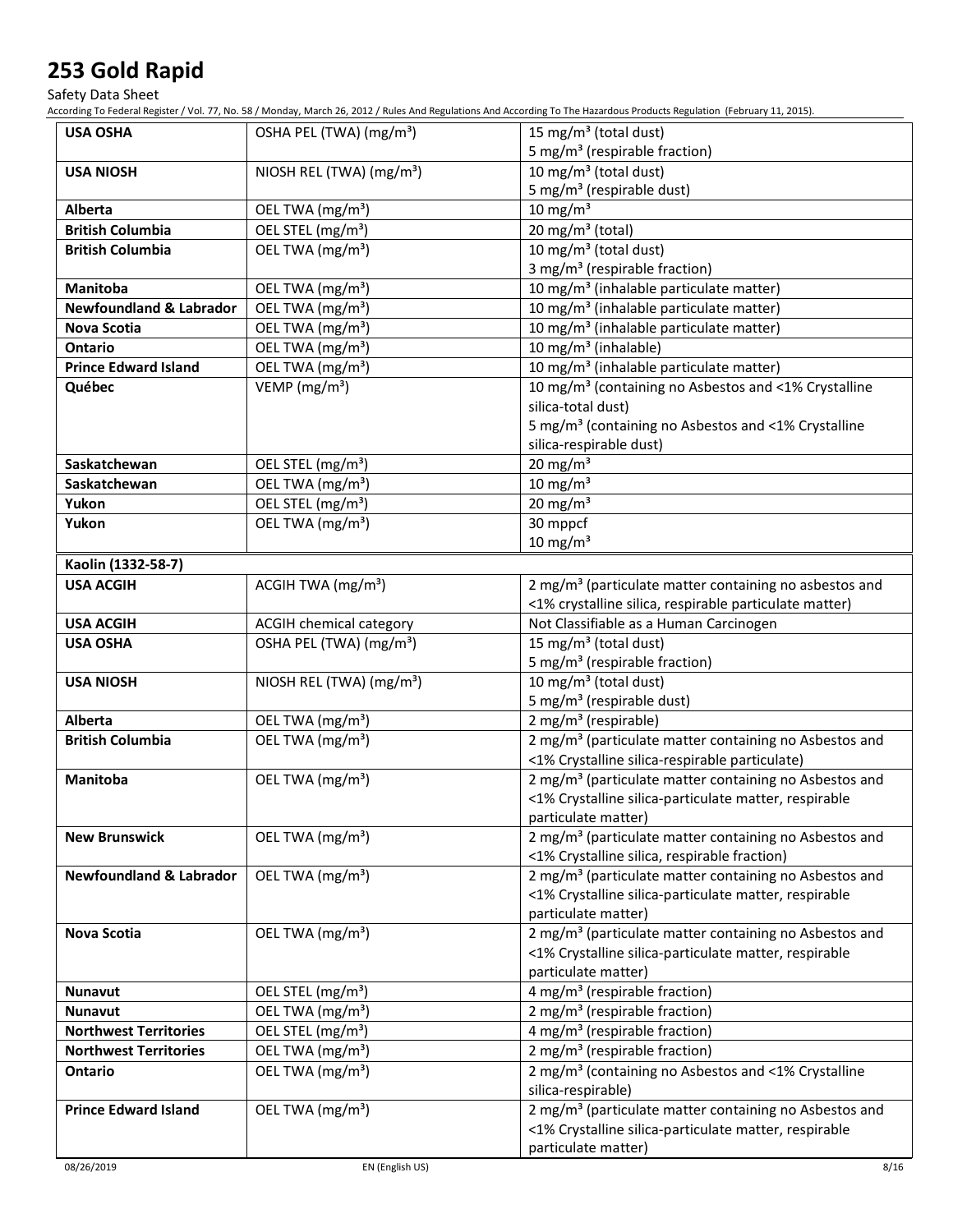Safety Data Sheet

According To Federal Register / Vol. 77, No. 58 / Monday, March 26, 2012 / Rules And Regulations And According To The Hazardous Products Regulation (February 11, 2015).

| Québec                             | VEMP ( $mg/m3$ )                     | 5 mg/m <sup>3</sup> (containing no Asbestos and <1% Crystalline     |
|------------------------------------|--------------------------------------|---------------------------------------------------------------------|
|                                    |                                      | silica-respirable dust)                                             |
| Saskatchewan                       | OEL STEL (mg/m <sup>3</sup> )        | 4 mg/m <sup>3</sup> (respirable fraction)                           |
| Saskatchewan                       | OEL TWA (mg/m <sup>3</sup> )         | 2 mg/m <sup>3</sup> (respirable fraction)                           |
| Yukon                              | OEL STEL (mg/m <sup>3</sup> )        | 20 mg/m $3$                                                         |
| Yukon                              | OEL TWA (mg/m <sup>3</sup> )         | 30 mppcf                                                            |
|                                    |                                      | $10 \text{ mg/m}^3$                                                 |
| Calcium sulfate (7778-18-9)        |                                      |                                                                     |
| <b>USA ACGIH</b>                   | ACGIH TWA (mg/m <sup>3</sup> )       | 10 mg/m <sup>3</sup> (inhalable particulate matter)                 |
| <b>USA OSHA</b>                    | OSHA PEL (TWA) (mg/m <sup>3</sup> )  | 15 mg/m <sup>3</sup> (total dust)                                   |
|                                    |                                      | 5 mg/m <sup>3</sup> (respirable fraction)                           |
| <b>USA NIOSH</b>                   | NIOSH REL (TWA) (mg/m <sup>3</sup> ) | 10 mg/m <sup>3</sup> (total dust)                                   |
|                                    |                                      | 5 mg/m <sup>3</sup> (respirable dust)                               |
| <b>Alberta</b>                     | OEL TWA (mg/m <sup>3</sup> )         | $10$ mg/m <sup>3</sup>                                              |
| <b>British Columbia</b>            | OEL TWA (mg/m <sup>3</sup> )         | 10 mg/m <sup>3</sup> (inhalable)                                    |
| <b>Manitoba</b>                    | OEL TWA (mg/m <sup>3</sup> )         | 10 mg/m <sup>3</sup> (inhalable particulate matter)                 |
| <b>New Brunswick</b>               | OEL TWA (mg/m <sup>3</sup> )         | 10 mg/m <sup>3</sup> (particulate matter containing no Asbestos and |
|                                    |                                      | <1% Crystalline silica)                                             |
| <b>Newfoundland &amp; Labrador</b> | OEL TWA (mg/m <sup>3</sup> )         | 10 mg/m <sup>3</sup> (inhalable particulate matter)                 |
| <b>Nova Scotia</b>                 | OEL TWA (mg/m <sup>3</sup> )         | 10 mg/m <sup>3</sup> (inhalable particulate matter)                 |
| <b>Nunavut</b>                     | OEL STEL (mg/m <sup>3</sup> )        | $20 \text{ mg/m}^3$                                                 |
|                                    |                                      | $20$ mg/m <sup>3</sup>                                              |
| <b>Nunavut</b>                     | OEL TWA (mg/m <sup>3</sup> )         | $10 \text{ mg/m}^3$                                                 |
|                                    |                                      | $10$ mg/m <sup>3</sup>                                              |
| <b>Northwest Territories</b>       | OEL STEL (mg/m <sup>3</sup> )        | $20 \text{ mg/m}^3$                                                 |
|                                    |                                      | $20 \text{ mg/m}^3$                                                 |
| <b>Northwest Territories</b>       | OEL TWA (mg/m <sup>3</sup> )         | $10 \text{ mg/m}^3$                                                 |
|                                    |                                      | $10 \text{ mg/m}^3$                                                 |
| Ontario                            | OEL TWA (mg/m <sup>3</sup> )         | 10 mg/m <sup>3</sup> (inhalable)                                    |
| <b>Prince Edward Island</b>        | OEL TWA (mg/m <sup>3</sup> )         | 10 mg/m <sup>3</sup> (inhalable particulate matter)                 |
| Québec                             | VEMP ( $mg/m3$ )                     | 10 mg/m <sup>3</sup> (containing no Asbestos and <1% Crystalline    |
|                                    |                                      | silica-total dust)                                                  |
|                                    |                                      | 5 mg/m <sup>3</sup> (containing no Asbestos and <1% Crystalline     |
|                                    |                                      | silica-respirable dust)                                             |
| Saskatchewan                       | OEL STEL (mg/m <sup>3</sup> )        | $20 \text{ mg/m}^3$                                                 |
| Saskatchewan                       | OEL TWA (mg/m <sup>3</sup> )         | $10 \text{ mg/m}^3$                                                 |
| Silica, crystalline (general form) |                                      |                                                                     |
| <b>USA OSHA</b>                    | OSHA PEL (TWA) (mg/m <sup>3</sup> )  | 50 µg/m <sup>3</sup> (excludes construction work, agricultural      |
|                                    |                                      | operations, and exposures that result from the processing           |
|                                    |                                      | of sorptive clays)                                                  |

#### **8.2. Exposure Controls**

**Appropriate Engineering Controls:** Emergency eye wash fountains and safety showers should be available in the immediate vicinity of any potential exposure. Ensure adequate ventilation, especially in confined areas. Ensure all national/local regulations are observed.

**Personal Protective Equipment:** Gloves. Protective clothing. Protective goggles. Insufficient ventilation: wear respiratory protection. Face shield.



**Materials for Protective Clothing:** Chemically resistant materials and fabrics. Corrosion-proof clothing.

**Hand Protection:** Wear protective gloves.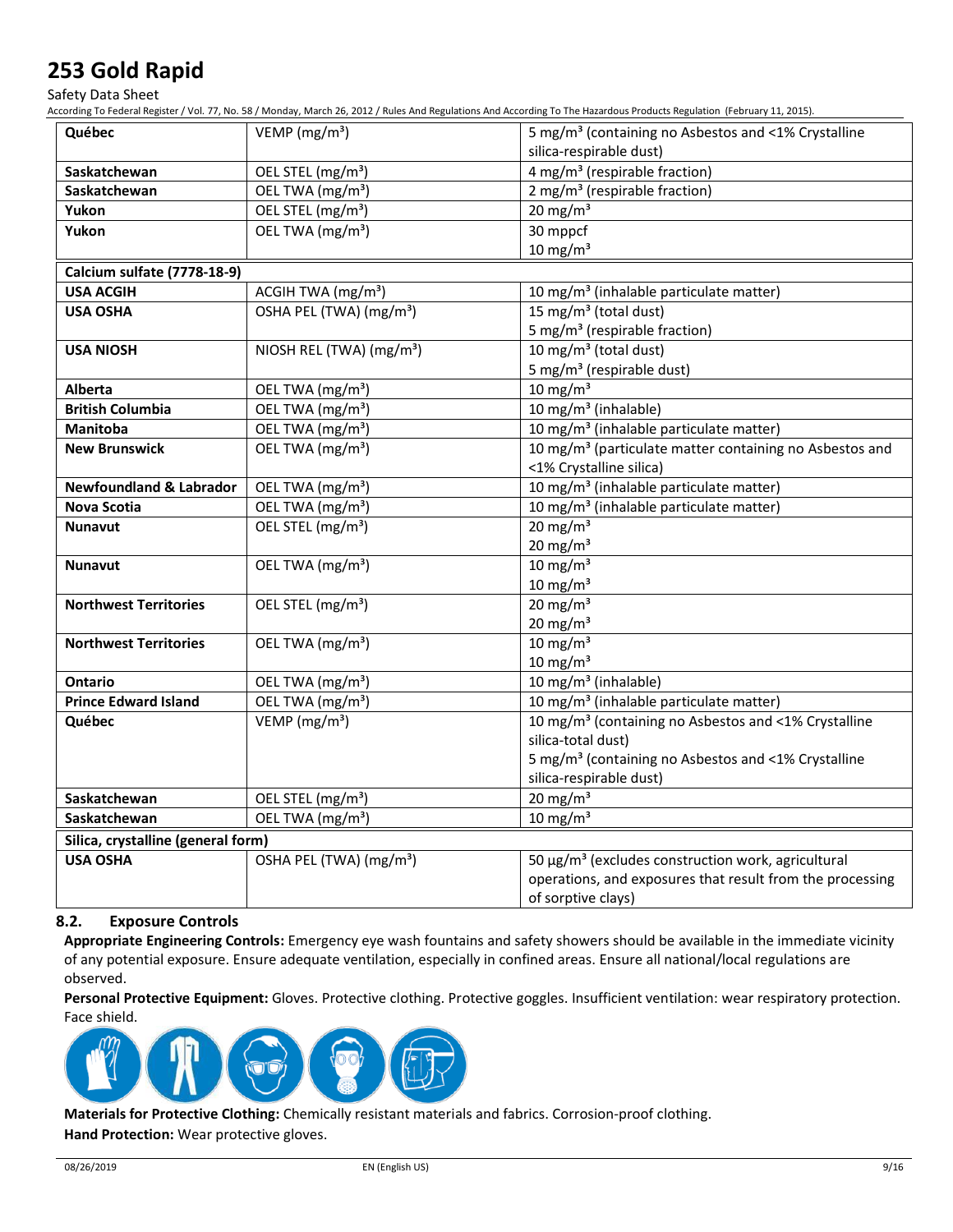Safety Data Sheet

According To Federal Register / Vol. 77, No. 58 / Monday, March 26, 2012 / Rules And Regulations And According To The Hazardous Products Regulation (February 11, 2015).

**Eye and Face Protection:** Chemical safety goggles and face shield.

**Skin and Body Protection:** Wear suitable protective clothing.

**Respiratory Protection:** If exposure limits are exceeded or irritation is experienced, approved respiratory protection should be worn. In case of inadequate ventilation, oxygen deficient atmosphere, or where exposure levels are not known wear approved respiratory protection.

**Consumer Exposure Controls:** Avoid contact during pregnancy/while nursing **Other Information:** When using, do not eat, drink or smoke.

### **SECTION 9: PHYSICAL AND CHEMICAL PROPERTIES**

**9.1. Information on Basic Physical and Chemical Properties**

| <b>Physical State</b>                         | Solid                                 |
|-----------------------------------------------|---------------------------------------|
| Appearance                                    | Gray to white                         |
| Odor                                          | None                                  |
| <b>Odor Threshold</b>                         | Not available                         |
| рH                                            | Not available                         |
| <b>Evaporation Rate</b>                       | Not available                         |
| <b>Melting Point</b>                          | Not available<br>$\ddot{\phantom{0}}$ |
| <b>Freezing Point</b>                         | Not available                         |
| <b>Boiling Point</b>                          | Not available                         |
| <b>Flash Point</b>                            | Not available                         |
| <b>Auto-ignition Temperature</b>              | Not available<br>$\ddot{\phantom{0}}$ |
| <b>Decomposition Temperature</b>              | Not available                         |
| Flammability (solid, gas)                     | Not available                         |
| Lower Flammable Limit                         | Not available                         |
| <b>Upper Flammable Limit</b>                  | Not available<br>$\ddot{\phantom{a}}$ |
| <b>Vapor Pressure</b>                         | Not available                         |
| Relative Vapor Density at 20°C                | Not available                         |
| <b>Relative Density</b>                       | Not available                         |
| <b>Density</b>                                | $1.2 - 1.5$<br>$\ddot{\phantom{a}}$   |
| <b>Specific Gravity</b>                       | Not available<br>$\ddot{\phantom{a}}$ |
| <b>Solubility</b>                             | Water: Insoluble                      |
| <b>Partition Coefficient: N-Octanol/Water</b> | Not available                         |
| <b>Viscosity</b>                              | Not available                         |

## **SECTION 10: STABILITY AND REACTIVITY**

**10.1. Reactivity:** Hydrofluoric acid will react with and dissolve glass, and other silica containing material. May react exothermically with water releasing heat. Adding an acid to a base or base to an acid may cause a violent reaction.

**10.2. Chemical Stability:** Stable under recommended handling and storage conditions (see section 7).

**10.3. Possibility of Hazardous Reactions:** Hazardous polymerization will not occur.

**10.4. Conditions to Avoid:** Direct sunlight, extremely high or low temperatures, and incompatible materials.

**10.5. Incompatible Materials:** Strong acids, strong bases, strong oxidizers. Fluorinated compounds. Ammonia. Ammonium salts. Aluminum.

**10.6. Hazardous Decomposition Products:** Metal oxides. Sulfur oxides. Carbon oxides (CO, CO2). Aldehydes. Organic acids. Alcohols. Calcium oxides. Lithium oxides. Acetic acid.

### **SECTION 11: TOXICOLOGICAL INFORMATION**

## **11.1. Information on Toxicological Effects - Product**

**Acute Toxicity (Oral):** Not classified

**Acute Toxicity (Dermal):** Not classified

**Acute Toxicity (Inhalation):** Not classified

**LD50 and LC50 Data:** Not available

**Skin Corrosion/Irritation:** Causes severe skin burns and eye damage.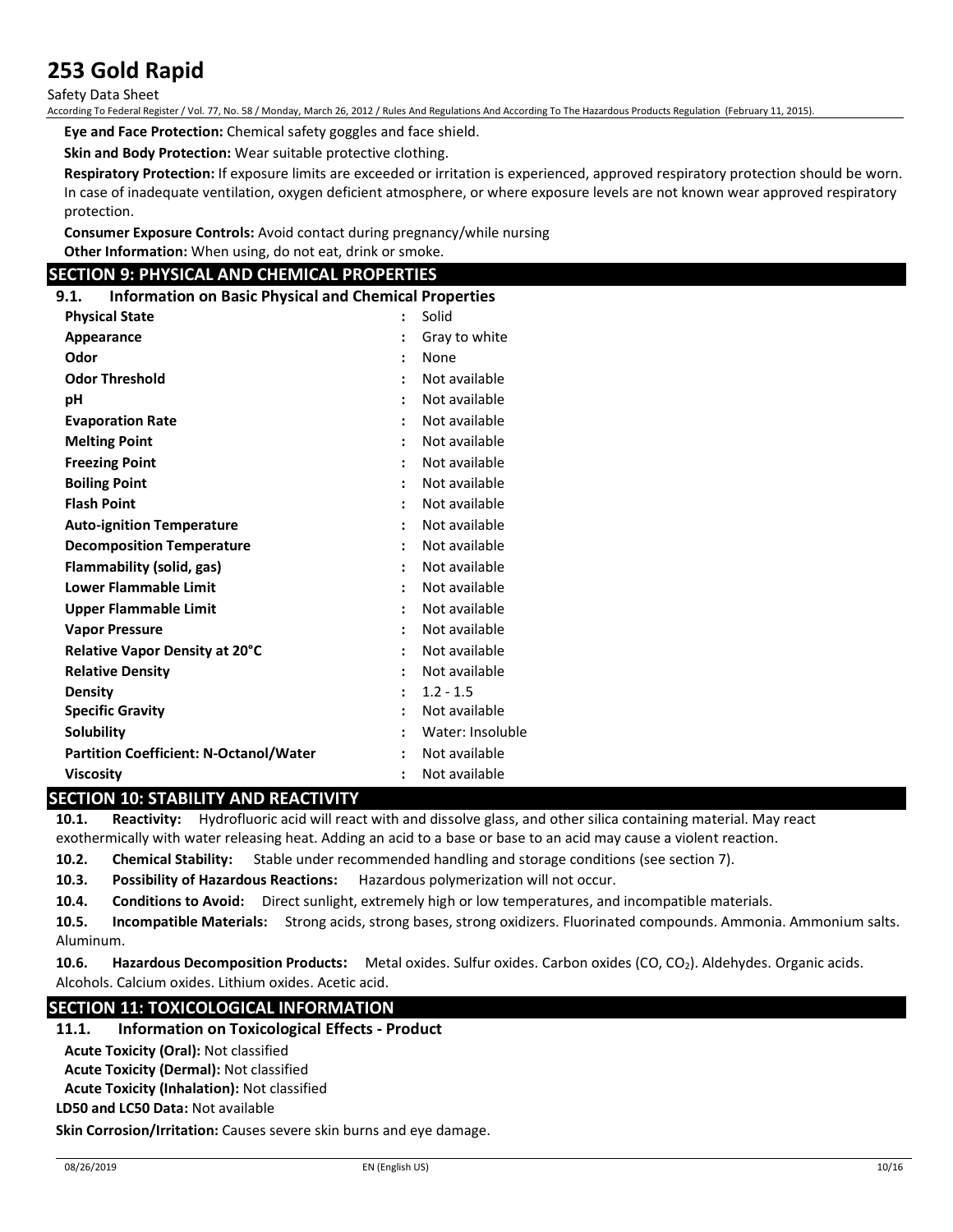Safety Data Sheet

According To Federal Register / Vol. 77, No. 58 / Monday, March 26, 2012 / Rules And Regulations And According To The Hazardous Products Regulation (February 11, 2015).

**Eye Damage/Irritation:** Causes serious eye damage.

**Respiratory or Skin Sensitization:** May cause an allergic skin reaction.

**Germ Cell Mutagenicity:** Not classified

**Carcinogenicity:** May cause cancer.

**Specific Target Organ Toxicity (Repeated Exposure):** Causes damage to organs through prolonged or repeated exposure.

**Reproductive Toxicity:** May damage fertility or the unborn child. May cause harm to breast-fed children.

**Specific Target Organ Toxicity (Single Exposure):** May cause respiratory irritation.

#### **Aspiration Hazard:** Not classified

**Symptoms/Injuries After Inhalation:** May be corrosive to the respiratory tract. Accelerated Silicosis can occur with exposure to high concentrations of respirable crystalline silica over a relatively short period; lung lesions can appear within five years of the initial exposure. The progression can be rapid. Accelerated silicosis is similar to chronic or ordinary silicosis, except that lung lesions appear earlier and the progression is more rapid.

Acute Silicosis can occur with exposures to very high concentrations of respirable crystalline silica over a very short time period, sometimes as short as a few months. The symptoms of acute silicosis include progressive shortness of breath, fever, cough and weight loss. Acute silicosis can be fatal. Dust may be harmful or cause irritation.

**Symptoms/Injuries After Skin Contact:** May cause an allergic skin reaction. Causes severe irritation which will progress to chemical burns. Redness, pain, swelling, itching, burning, dryness, and dermatitis. Concrete may cause dry skin, discomfort, irritation, severe burns, and dermatitis. Unhardened concrete is capable of causing dermatitis by irritation and allergy. Concrete dust, in association with sweat and friction, can lead to skin irritation and dermatitis. Skin affected by dermatitis may include symptoms such as, redness, itching, rash, scaling, and cracking. Allergic contact dermatitis is caused by sensitization to hexavalent chromium (chromate) present in concrete. The reaction can range from a mild rash to severe skin ulcers.

**Symptoms/Injuries After Eye Contact:** Causes permanent damage to the cornea, iris, or conjunctiva. Concrete may cause immediate or delayed irritation or inflammation. Eye contact with wet concrete can cause moderate eye irritation, chemical burns and blindness. Eye exposures require immediate first aid and medical attention to prevent significant damage to the eye.

**Symptoms/Injuries After Ingestion:** May cause burns or irritation of the linings of the mouth, throat, and gastrointestinal tract. **Chronic Symptoms:** May cause cancer. Causes damage to organs through prolonged or repeated exposure. May damage fertility or the unborn child. Repeated exposure to respirable (airborne) crystalline silica dust will cause lung damage in the form of silicosis. Some studies show that exposure to respirable crystalline silica (without silicosis) or that the disease silicosis may be associated with the increased incidence of several autoimmune disorders such as scleroderma (thickening of the skin), systemic lupus erythematosus, rheumatoid arthritis and diseases affecting the kidneys. Silicosis increases the risk of tuberculosis. Some studies show an increased incidence of chronic kidney disease and end-stage renal disease in workers exposed to respirable crystalline silica.

## **11.2. Information on Toxicological Effects - Ingredient(s)**

### **LD50 and LC50 Data:**

| Quartz (14808-60-7)               |                  |
|-----------------------------------|------------------|
| <b>LD50 Oral Rat</b>              | > 5000 mg/kg     |
| <b>LD50 Dermal Rat</b>            | > 5000 mg/kg     |
| Calcium oxide (1305-78-8)         |                  |
| LD50 Oral Rat                     | > 2000 mg/kg     |
| <b>LD50 Dermal Rabbit</b>         | > 2500 mg/kg     |
| Magnesium oxide (MgO) (1309-48-4) |                  |
| LD50 Oral Rat                     | 3870 mg/kg       |
| Kaolin (1332-58-7)                |                  |
| LD50 Oral Rat                     | > 5000 mg/kg     |
| <b>LD50 Dermal Rat</b>            | > 5000 mg/kg     |
| <b>LD50 Dermal Rabbit</b>         | > 5000 mg/kg     |
| Calcium sulfate (7778-18-9)       |                  |
| <b>LD50 Oral Rat</b>              | > 3000 mg/kg     |
| Lithium carbonate (554-13-2)      |                  |
| LD50 Oral Rat                     | 525 mg/kg        |
| <b>LD50 Dermal Rabbit</b>         | > 3000 mg/kg     |
| <b>LC50 Inhalation Rat</b>        | $> 2.17$ mg/l/4h |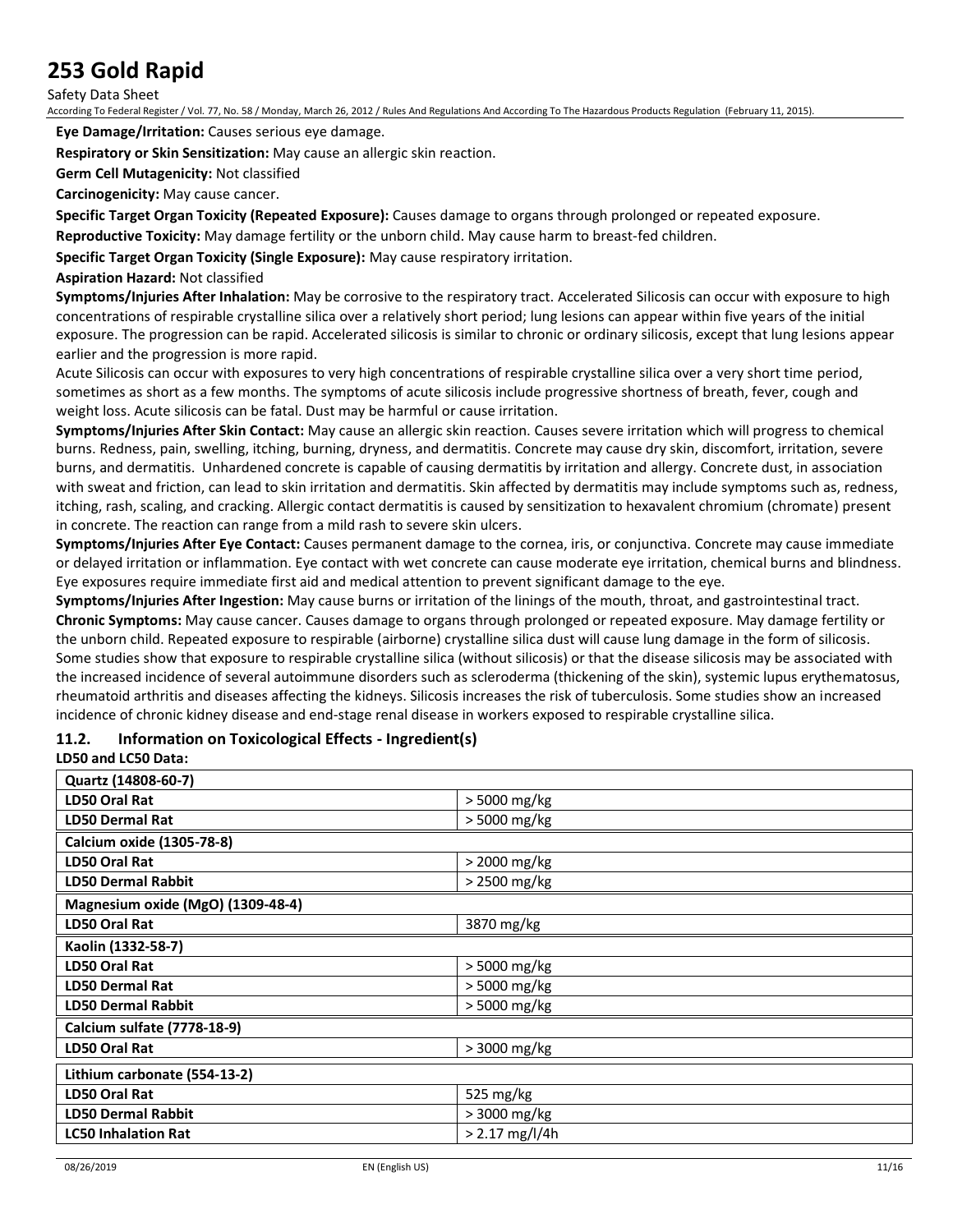Safety Data Sheet

According To Federal Register / Vol. 77, No. 58 / Monday, March 26, 2012 / Rules And Regulations And According To The Hazardous Products Regulation (February 11, 2015).

| ATE US/CA (dust, mist)                             | 1.50 mg/l/4h                                    |
|----------------------------------------------------|-------------------------------------------------|
| Quartz (14808-60-7)                                |                                                 |
| <b>IARC Group</b>                                  |                                                 |
| <b>National Toxicology Program (NTP) Status</b>    | Known Human Carcinogens.                        |
| <b>OSHA Hazard Communication Carcinogen List</b>   | In OSHA Hazard Communication Carcinogen list.   |
| Chromium, ion (Cr6+) (18540-29-9)                  |                                                 |
| <b>IARC Group</b>                                  |                                                 |
| <b>OSHA Hazard Communication Carcinogen List</b>   | In OSHA Hazard Communication Carcinogen list.   |
| <b>OSHA Specifically Regulated Carcinogen List</b> | In OSHA Specifically Regulated Carcinogen list. |
| Silica, crystalline (general form)                 |                                                 |
| <b>IARC Group</b>                                  |                                                 |
| <b>National Toxicology Program (NTP) Status</b>    | Known Human Carcinogens.                        |
| <b>OSHA Hazard Communication Carcinogen List</b>   | In OSHA Hazard Communication Carcinogen list.   |
| <b>OSHA Specifically Regulated Carcinogen List</b> | In OSHA Specifically Regulated Carcinogen list. |

## **SECTION 12: ECOLOGICAL INFORMATION**

#### **12.1. Toxicity**

**Ecology - General:** Not classified.

| Calcium oxide (1305-78-8)         |                                                                           |
|-----------------------------------|---------------------------------------------------------------------------|
| LC50 Fish 1                       | 50.6 mg/l                                                                 |
| Chromium, ion (Cr6+) (18540-29-9) |                                                                           |
| LC50 Fish 1                       | 36.2 mg/l (Exposure time: 96 h - Species: Pimephales promelas)            |
| LC50 Fish 2                       | 7.6 mg/l (Exposure time: 96 h - Species: Oncorhynchus mykiss)             |
| Calcium sulfate (7778-18-9)       |                                                                           |
| LC50 Fish 1                       | 2980 mg/l (Exposure time: 96 h - Species: Lepomis macrochirus [static])   |
| LC50 Fish 2                       | > 1970 mg/l (Exposure time: 96 h - Species: Pimephales promelas [static]) |
| Lithium carbonate (554-13-2)      |                                                                           |
| LC50 Fish 1                       | $8.1 \text{ mg/l}$                                                        |
|                                   |                                                                           |

#### **12.2. Persistence and Degradability**

| 253 Gold Rapid                                       |                      |  |
|------------------------------------------------------|----------------------|--|
| <b>Persistence and Degradability</b>                 | Not established.     |  |
| <b>Bioaccumulative Potential</b><br>12.3.            |                      |  |
| 253 Gold Rapid                                       |                      |  |
| <b>Bioaccumulative Potential</b><br>Not established. |                      |  |
| Calcium oxide (1305-78-8)                            |                      |  |
| <b>BCF Fish 1</b>                                    | (no bioaccumulation) |  |

**12.4.** Mobility in Soil Not available

#### **12.5. Other Adverse Effects**

**Other Information:** Avoid release to the environment.

### **SECTION 13: DISPOSAL CONSIDERATIONS**

**13.1. Waste treatment methods**

**Waste Disposal Recommendations:** Dispose of contents/container in accordance with local, regional, national, territorial, provincial, and international regulations.

**Ecology - Waste Materials:** Avoid release to the environment.

### **SECTION 14: TRANSPORT INFORMATION**

The shipping description(s) stated herein were prepared in accordance with certain assumptions at the time the SDS was authored, and can vary based on a number of variables that may or may not have been known at the time the SDS was issued.

## **14.1. In Accordance with DOT** Not regulated for transport

**14.2. In Accordance with IMDG** Not regulated for transport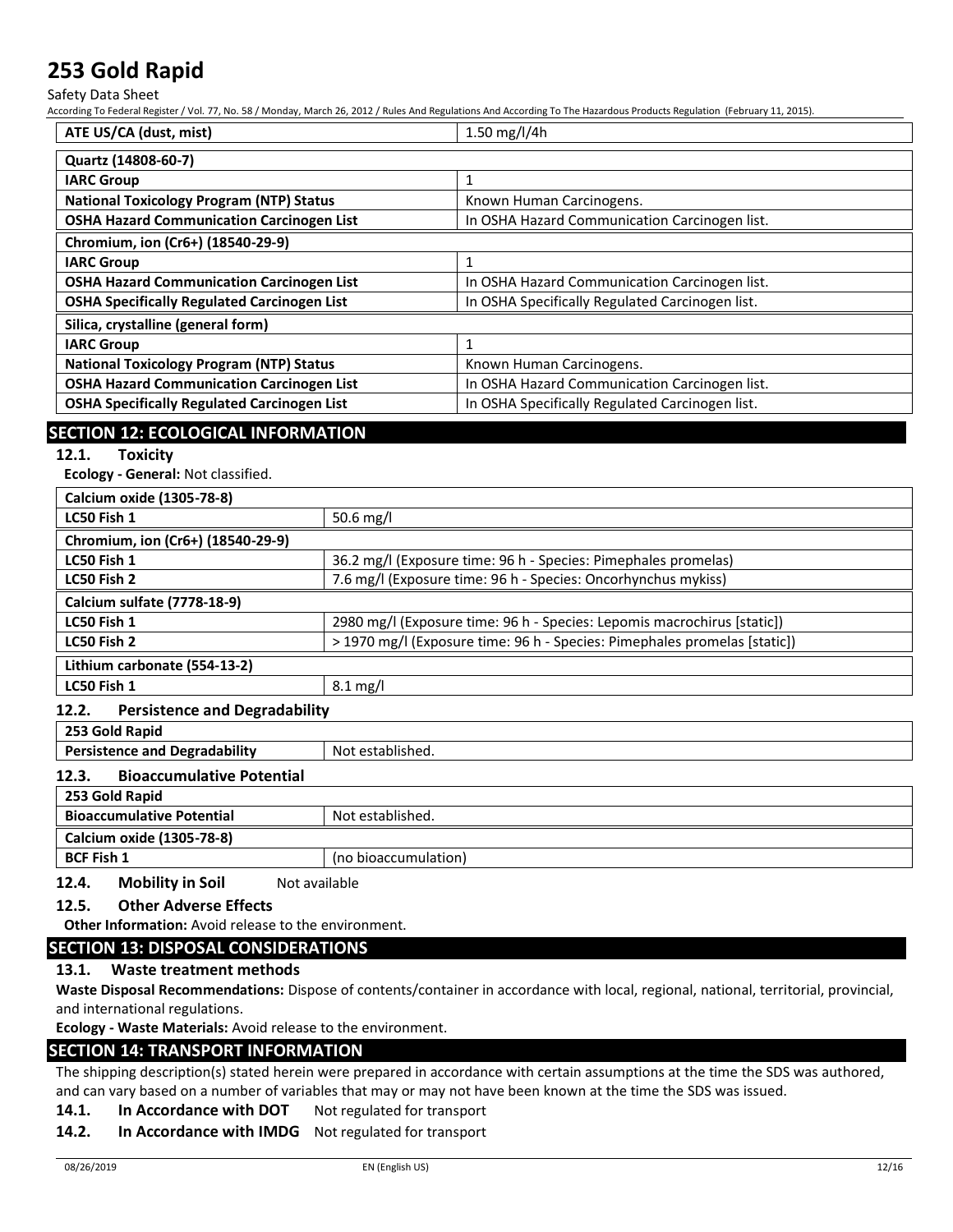Safety Data Sheet

According To Federal Register / Vol. 77, No. 58 / Monday, March 26, 2012 / Rules And Regulations And According To The Hazardous Products Regulation (February 11, 2015).

14.3. In Accordance with IATA Not regulated for transport

14.4. In Accordance with TDG Not regulated for transport

## **SECTION 15: REGULATORY INFORMATION**

| ECTION 15: KEGULATOKY INFORMATION                                         |                                                                    |
|---------------------------------------------------------------------------|--------------------------------------------------------------------|
| 15.1.<br><b>US Federal Regulations</b>                                    |                                                                    |
| 253 Gold Rapid                                                            |                                                                    |
| <b>SARA Section 311/312 Hazard Classes</b>                                | Health hazard - Specific target organ toxicity (single or repeated |
|                                                                           | exposure)                                                          |
|                                                                           | Health hazard - Carcinogenicity                                    |
|                                                                           | Health hazard - Respiratory or skin sensitization                  |
|                                                                           | Health hazard - Reproductive toxicity                              |
|                                                                           | Health hazard - Serious eye damage or eye irritation               |
|                                                                           | Health hazard - Skin corrosion or Irritation                       |
| Quartz (14808-60-7)                                                       |                                                                    |
| Listed on the United States TSCA (Toxic Substances Control Act) inventory |                                                                    |
| Cement, portland, chemicals (65997-15-1)                                  |                                                                    |
| Listed on the United States TSCA (Toxic Substances Control Act) inventory |                                                                    |
| Calcium oxide (1305-78-8)                                                 |                                                                    |
| Listed on the United States TSCA (Toxic Substances Control Act) inventory |                                                                    |
| Magnesium oxide (MgO) (1309-48-4)                                         |                                                                    |
| Listed on the United States TSCA (Toxic Substances Control Act) inventory |                                                                    |
| Limestone (1317-65-3)                                                     |                                                                    |
| Listed on the United States TSCA (Toxic Substances Control Act) inventory |                                                                    |
| Cement, alumina, chemicals (65997-16-2)                                   |                                                                    |
| Listed on the United States TSCA (Toxic Substances Control Act) inventory |                                                                    |
| Acetic acid ethenyl ester, polymer with ethene and ethenol (26221-27-2)   |                                                                    |
| Listed on the United States TSCA (Toxic Substances Control Act) inventory |                                                                    |
| <b>EPA TSCA Regulatory Flag</b>                                           | XU - XU - indicates a substance exempt from reporting under the    |
|                                                                           | Chemical Data Reporting Rule, (40 CFR 711).                        |
| Kaolin (1332-58-7)                                                        |                                                                    |
| Listed on the United States TSCA (Toxic Substances Control Act) inventory |                                                                    |
| Calcium sulfate (7778-18-9)                                               |                                                                    |
| Listed on the United States TSCA (Toxic Substances Control Act) inventory |                                                                    |
| Lithium carbonate (554-13-2)                                              |                                                                    |
| Listed on the United States TSCA (Toxic Substances Control Act) inventory |                                                                    |
| Subject to reporting requirements of United States SARA Section 313       |                                                                    |
| <b>SARA Section 313 - Emission Reporting</b>                              | 1%                                                                 |
|                                                                           |                                                                    |

### **15.2. US State Regulations**

#### **California Proposition 65**

**WARNING:** This product can expose you to Chromium, ion (Cr6+), which is known to the State of California to cause  $\bigwedge$ cancer and birth defects or other reproductive harm. For more information go to www.P65Warnings.ca.gov.

| <b>Chemical Name (CAS No.)</b> | Carcinogenicity | Developmental   | <b>Female Reproductive</b> | <b>Male Reproductive</b> |
|--------------------------------|-----------------|-----------------|----------------------------|--------------------------|
|                                |                 | <b>Toxicity</b> | <b>Toxicity</b>            | <b>Toxicity</b>          |
| Quartz (14808-60-7)            |                 |                 |                            |                          |
| Chromium, ion (Cr6+) (18540-   |                 |                 |                            |                          |
| $29-9)$                        |                 |                 |                            |                          |
| Lithium carbonate (554-13-2)   |                 | Χ               |                            |                          |
| Silica, crystalline (general   |                 |                 |                            |                          |
| form)                          |                 |                 |                            |                          |
| Quartz (14808-60-7)            |                 |                 |                            |                          |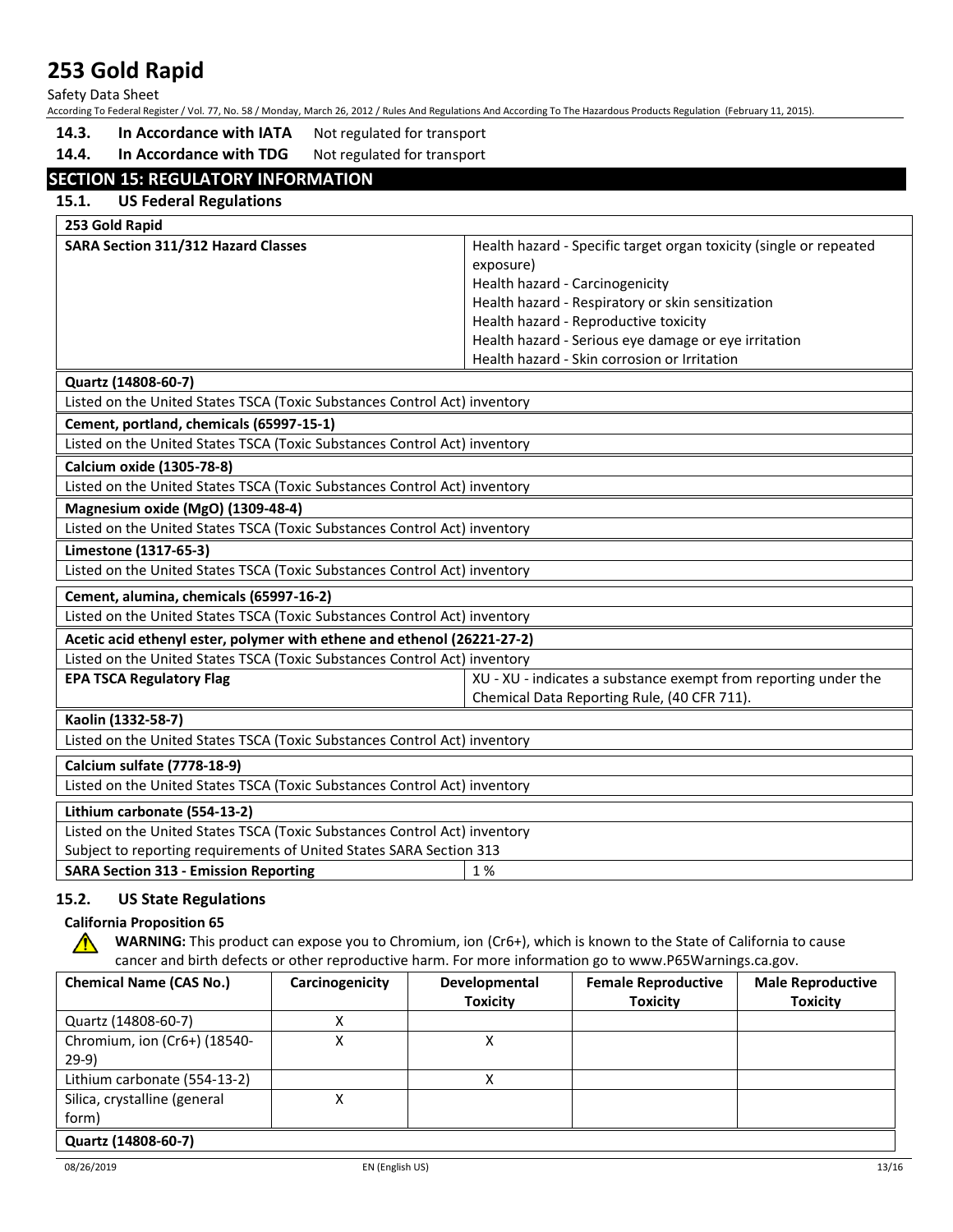Safety Data Sheet

According To Federal Register / Vol. 77, No. 58 / Monday, March 26, 2012 / Rules And Regulations And According To The Hazardous Products Regulation (February 11, 2015).

| U.S. - Massachusetts - Right To Know List                             |
|-----------------------------------------------------------------------|
| U.S. - New Jersey - Right to Know Hazardous Substance List            |
| U.S. - Pennsylvania - RTK (Right to Know) List                        |
| Cement, portland, chemicals (65997-15-1)                              |
| U.S. - Massachusetts - Right To Know List                             |
| U.S. - New Jersey - Right to Know Hazardous Substance List            |
| U.S. - Pennsylvania - RTK (Right to Know) List                        |
| Calcium oxide (1305-78-8)                                             |
| U.S. - Massachusetts - Right To Know List                             |
| U.S. - New Jersey - Right to Know Hazardous Substance List            |
| U.S. - Pennsylvania - RTK (Right to Know) List                        |
| Magnesium oxide (MgO) (1309-48-4)                                     |
| U.S. - Massachusetts - Right To Know List                             |
| U.S. - New Jersey - Right to Know Hazardous Substance List            |
| U.S. - Pennsylvania - RTK (Right to Know) List                        |
| Limestone (1317-65-3)                                                 |
| U.S. - Massachusetts - Right To Know List                             |
| U.S. - New Jersey - Right to Know Hazardous Substance List            |
| U.S. - Pennsylvania - RTK (Right to Know) List                        |
| Chromium, ion (Cr6+) (18540-29-9)                                     |
| U.S. - Pennsylvania - RTK (Right to Know) - Environmental Hazard List |
| U.S. - Pennsylvania - RTK (Right to Know) List                        |
| Calcium sulfate dihydrate (13397-24-5)                                |
| U.S. - New Jersey - Right to Know Hazardous Substance List            |
| U.S. - Pennsylvania - RTK (Right to Know) List                        |
| Kaolin (1332-58-7)                                                    |
| U.S. - Massachusetts - Right To Know List                             |
| U.S. - New Jersey - Right to Know Hazardous Substance List            |
| U.S. - Pennsylvania - RTK (Right to Know) List                        |
| Calcium sulfate (7778-18-9)                                           |
| U.S. - Massachusetts - Right To Know List                             |
| U.S. - New Jersey - Right to Know Hazardous Substance List            |
| U.S. - Pennsylvania - RTK (Right to Know) List                        |
| Lithium carbonate (554-13-2)                                          |
| U.S. - Massachusetts - Right To Know List                             |
| U.S. - New Jersey - Right to Know Hazardous Substance List            |

### **15.3. Canadian Regulations**

| Quartz (14808-60-7)                                        |
|------------------------------------------------------------|
| Listed on the Canadian DSL (Domestic Substances List)      |
| Cement, portland, chemicals (65997-15-1)                   |
| Listed on the Canadian DSL (Domestic Substances List)      |
| Calcium oxide (1305-78-8)                                  |
| Listed on the Canadian DSL (Domestic Substances List)      |
| Magnesium oxide (MgO) (1309-48-4)                          |
| Listed on the Canadian DSL (Domestic Substances List)      |
| Limestone (1317-65-3)                                      |
| Listed on the Canadian NDSL (Non-Domestic Substances List) |
| Calcium sulfate dihydrate (13397-24-5)                     |
| Listed on the Canadian DSL (Domestic Substances List)      |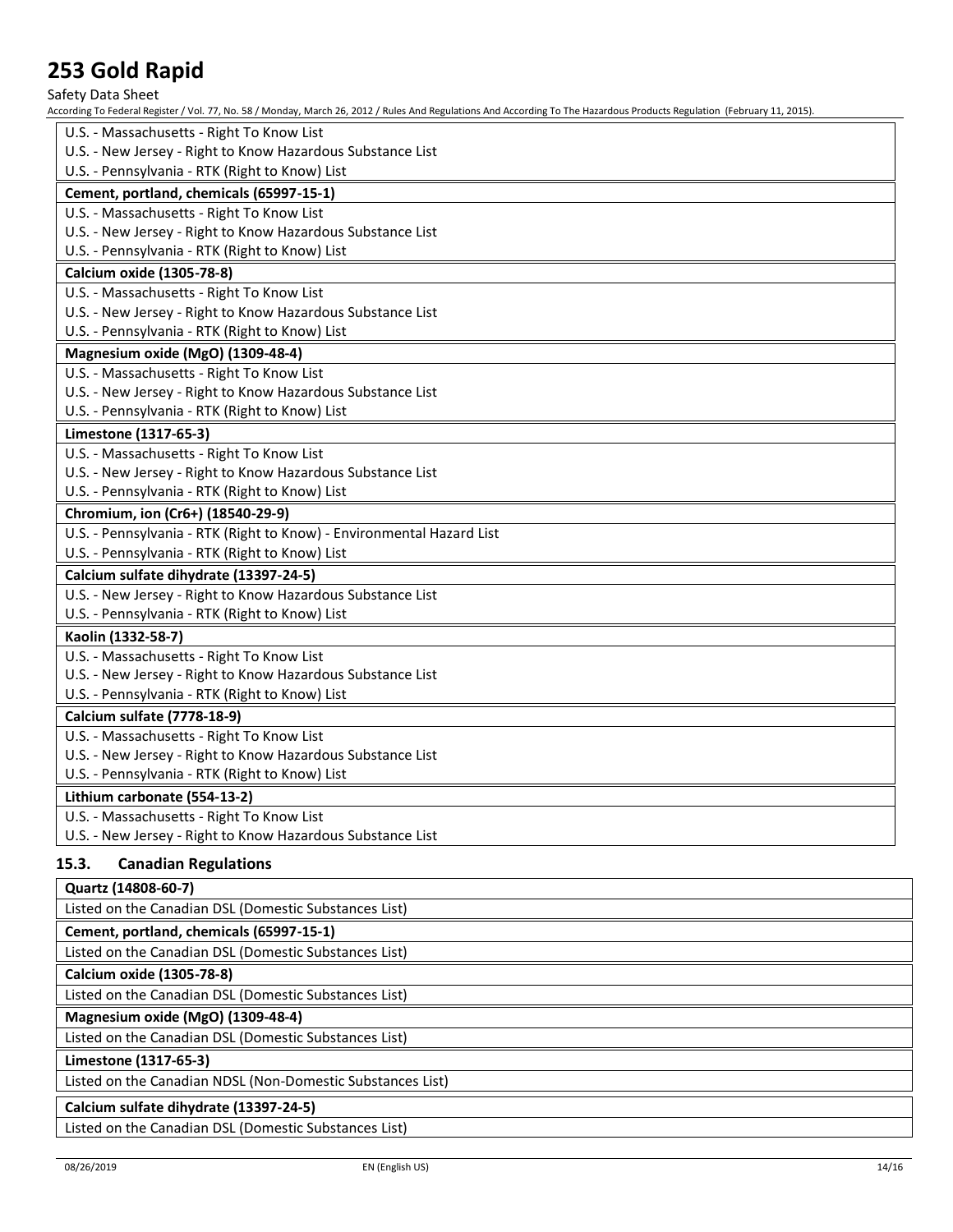#### Safety Data Sheet

According To Federal Register / Vol. 77, No. 58 / Monday, March 26, 2012 / Rules And Regulations And According To The Hazardous Products Regulation (February 11, 2015).

| Cement, alumina, chemicals (65997-16-2)                                 |  |
|-------------------------------------------------------------------------|--|
| Listed on the Canadian DSL (Domestic Substances List)                   |  |
| Acetic acid ethenyl ester, polymer with ethene and ethenol (26221-27-2) |  |
| Listed on the Canadian DSL (Domestic Substances List)                   |  |
| Kaolin (1332-58-7)                                                      |  |
| Listed on the Canadian DSL (Domestic Substances List)                   |  |
| Calcium sulfate (7778-18-9)                                             |  |
| Listed on the Canadian DSL (Domestic Substances List)                   |  |
| Lithium carbonate (554-13-2)                                            |  |
| Listed on the Canadian DSL (Domestic Substances List)                   |  |

## **SECTION 16: OTHER INFORMATION, INCLUDING DATE OF PREPARATION OR LAST REVISION**

| Date of Preparation or Latest | : 08/26/2019   |  |
|-------------------------------|----------------|--|
| <b>Revision</b>               |                |  |
| Other Information             | a This descuss |  |

**Other Information :** This document has been prepared in accordance with the SDS requirements of the OSHA Hazard Communication Standard 29 CFR 1910.1200 and Canada's Hazardous Products Regulations (HPR) SOR/2015-17.

#### **GHS Full Text Phrases:**

| Acute Tox. 4             | Acute toxicity (inhalation:dust, mist) Category 4                |
|--------------------------|------------------------------------------------------------------|
| (Inhalation:dust, mist)  |                                                                  |
| Acute Tox. 4 (Oral)      | Acute toxicity (oral) Category 4                                 |
| Aquatic Acute 1          | Hazardous to the aquatic environment - Acute Hazard Category 1   |
| <b>Aquatic Acute 2</b>   | Hazardous to the aquatic environment - Acute Hazard Category 2   |
| <b>Aquatic Acute 3</b>   | Hazardous to the aquatic environment - Acute Hazard Category 3   |
| Aquatic Chronic 1        | Hazardous to the aquatic environment - Chronic Hazard Category 1 |
| <b>Aquatic Chronic 2</b> | Hazardous to the aquatic environment - Chronic Hazard Category 2 |
| Carc. 1                  | Carcinogenicity, Category 1                                      |
| Carc. 1A                 | Carcinogenicity Category 1A                                      |
| Carc. 1B                 | Carcinogenicity Category 1B                                      |
| Comb. Dust               | Combustible Dust                                                 |
| Eye Dam. 1               | Serious eye damage/eye irritation Category 1                     |
| Eye Irrit. 2             | Serious eye damage/eye irritation Category 2                     |
| Eye Irrit. 2A            | Serious eye damage/eye irritation Category 2A                    |
| Eye Irrit. 2B            | Serious eye damage/eye irritation Category 2B                    |
| Lact                     | Reproductive toxicity (Lact.)                                    |
| Repr. 1                  | Reproductive toxicity, Category 1                                |
| Repr. 1A                 | Reproductive toxicity Category 1A                                |
| Skin Corr. 1C            | Skin corrosion/irritation Category 1C                            |
| Skin Irrit. 2            | Skin corrosion/irritation Category 2                             |
| Skin Sens. 1             | Skin sensitization, Category 1                                   |
| <b>STOT RE 1</b>         | Specific target organ toxicity (repeated exposure) Category 1    |
| STOT SE 1                | Specific target organ toxicity (single exposure) Category 1      |
| STOT SE 3                | Specific target organ toxicity (single exposure) Category 3      |
| H302                     | Harmful if swallowed                                             |
| H314                     | Causes severe skin burns and eye damage                          |
| H315                     | Causes skin irritation                                           |
| H317                     | May cause an allergic skin reaction                              |
| H318                     | Causes serious eye damage                                        |
| H319                     | Causes serious eye irritation                                    |